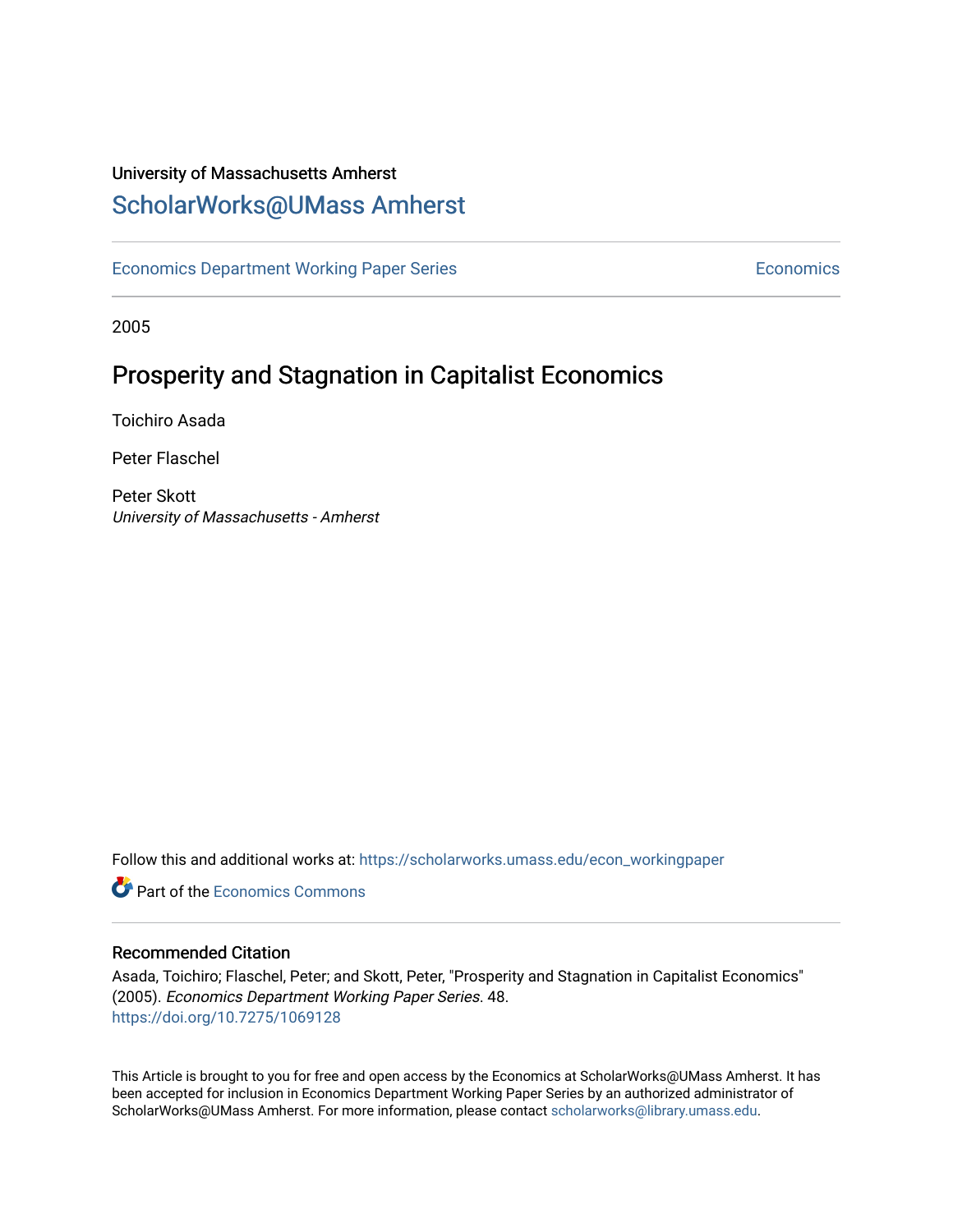# **DEPARTMENT OF ECONOMICS**

## **Working Paper**

## **Prosperity and Stagnation in Capitalist Economies**

by

Toichiro Asada, Peter Flaschel and Peter Skott

Working Paper 2005-12



## **UNIVERSITY OF MASSACHUSETTS AMHERST**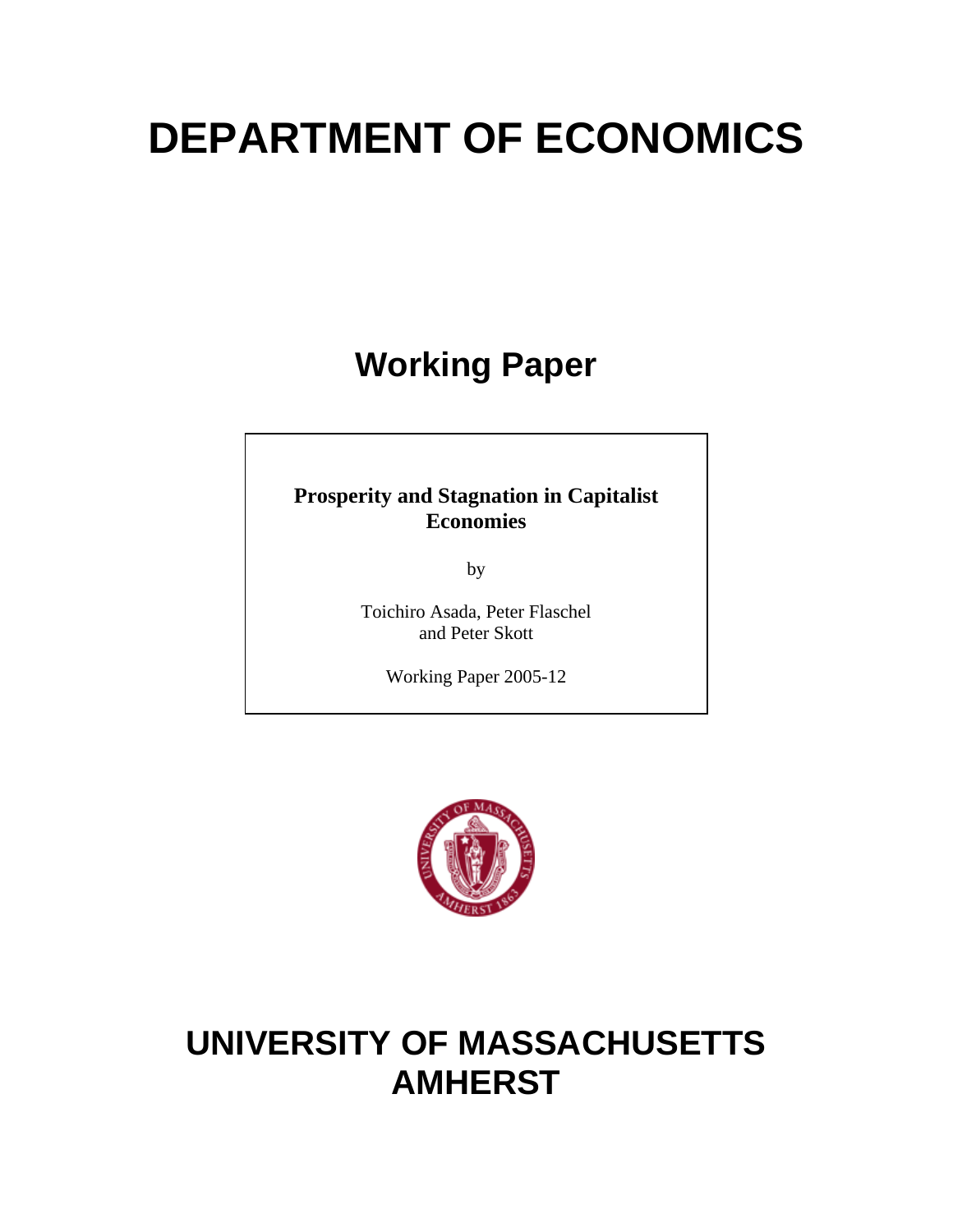## Prosperity and Stagnation in Capitalist Economies

Toichiro Asada Faculty of Economics Chuo University Tokyo, Japan

Peter Flaschel Faculty of Economics Bielefeld University Bielefeld, Germany

Peter Skott Department of Economics University of Massachusetts Amherst, USA

June 10, 2005

#### **Abstract**

The KMG growth dynamics in Chiarella and Flaschel (2000) assume that wages, prices and quantities adjust sluggishly to disequilibria in labor and goods markets. This paper modifies the KMG model by introducing Steindlian features of capital accumulation and income distribution. The resulting KMGS(teindl) model replaces the neoclassical medium- and long-run features of the original KMG model by a Steindlian approach to capital accumulation, as developed in a paper by Flaschel and Skott (2005). The model is of dimension 4 or 5, depending on the specification of the labor supply. We prove stability assertions and show that loss of stability always occurs by way of Hopf-bifurcations. When global stability gets lost, a nonlinear form of the Steindlian reserve army mechanism can ensure bounded dynamics. These dynamics are studied numerically and shown to exhibit long phases of prosperity, but also long phases of stagnant growth.

JEL CLASSIFICATION SYSTEM FOR JOURNAL ARTICLES: **E24**, **E31**, **E32**.

KEYWORDS: KMGS dynamics, accelerating growth, stagnant growth, normal / adverse income shares adjustment, reserve army mechanisms.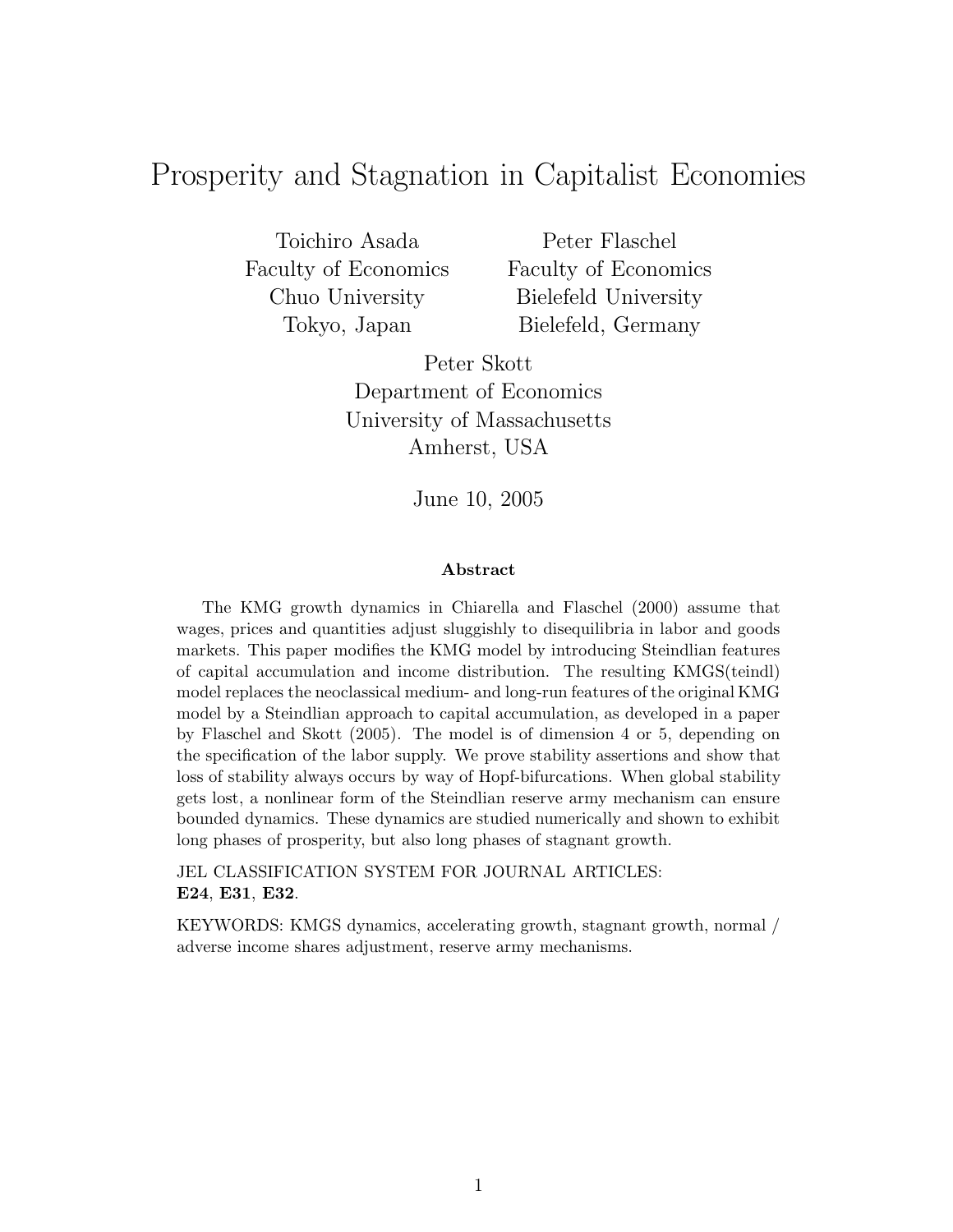## **1 Steindlian views on prosperity and stagnation in integrated models of KMG growth**

Building on Steindl's contributions, Flaschel and Skott (2005) derive a hierarchically structured sequence of Steindlian models. The present paper combines elements of these Steindlian models with the Keynes-Metzler-Goodwin (KMG) approach, developed in Chiarella and Flaschel (2000). Unlike the models in Flaschel and Skott, which assume goods-market (IS) equilibrium, the KMG approach includes explicit disequilibrium adjustment processes in goods and labor markets. The resulting KMGS(teindl) model has five markets: labor, goods, money, bonds and equities and three sectors: households (workers and asset holders, with differentiated saving habits), firms, and the fiscal and monetary authority. All budget equations are fully specified and stock-flow consistency is satisfied.

The KMG approach includes sluggish wage and price adjustment (by means of separate structural equations) as well as sluggish output adjustment via a Metzlerian process of active inventory adjustment.<sup>1</sup> Replacing goods market or IS-equilibrium by this process of delayed responses may seem a minor improvement of the specification of the goods market. Mathematically, however, it is a big step, since it replaces an algebraic equation by two differential equations. Moreover, even when adjustments are fast, the properties of systems that incorporate these explicit adjustment mechanisms need not, in general, generate outcomes that are similar to those characterizing systems with instantaneous adjustment. Thus, the simpler system of instantaneous IS-equilibrium may be misleading even if adjustment speeds are high. Explicit adjustment mechanisms increases the dimension of the dynamic system and this increase complicates the analysis. These complications, however, are partly offset by the simplifications of avoiding certain nonlinearities that arise in a static equilibrium formulation of the relationship between income distribution and capacity utilization.

While allowing for disequilibrium in real markets, the KMG approach assumes that all financial markets are in equilibrium.<sup>2</sup> The present paper simplifies the financial side and its interaction with the real side even further by assuming an interest rate peg (of the nominal rate) by the central bank and by excluding the conventional influence of the real rate of interest on aggregate demand. Thus, the emphasis is on the real markets and their disequilibrium adjustment processes.

A key difference between the present model and the KMG approach of Chiarella and Flaschel (2000) concerns the determination of trend growth (steady state growth). Chiarella and Flaschel assume that the trend rate of growth is determined by the natural growth rate of the population. Changing participation rates, migration and the existence of hidden unemployment in backward sectors of the economy make this neoclassical closure of the model implausible. The supply of labor (to the modern or capitalist sector) may not be perfectly elastic in the short run but the growth rate of the labor supply

<sup>&</sup>lt;sup>1</sup>See Skott (1989a,b) for an alternative approach to the modelling of short-run disequilibrium in a process of cyclical growth.

<sup>&</sup>lt;sup>2</sup>The KMG model analyses the financial markets by way of a simple liquidity preference approach to the money market and the assumption of perfect substitution among all other financial assets. Extensions of this formulations are pursued in Köper and Flaschel (2000).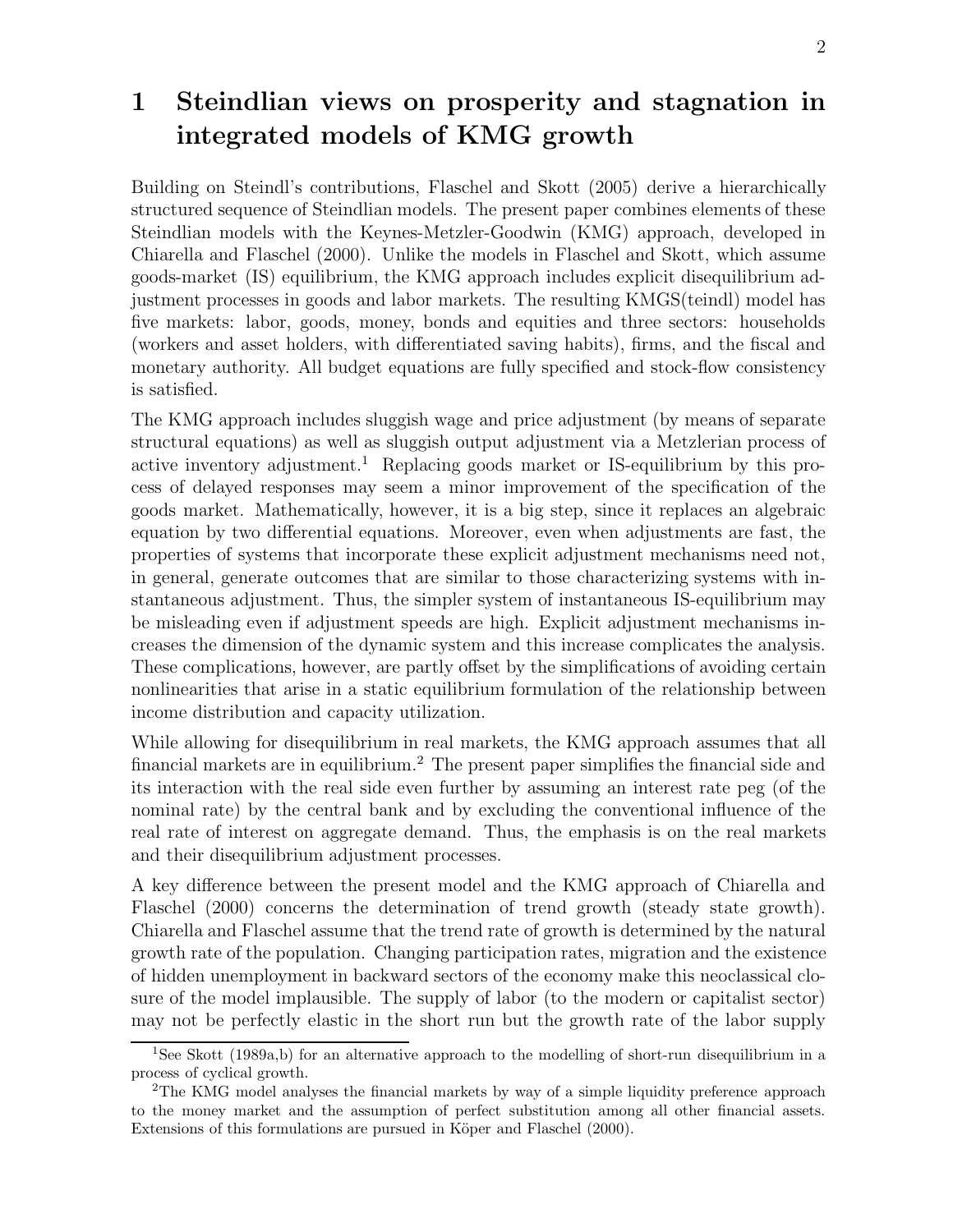is affected by the demand for labor. This Steindlian position motivates the alternative specification in this paper. We assume that investment determines the trend growth rate of the economy and that the labor supply adjusts endogenously to this trend. The specification of the growth rate of the labor supply in this paper gives rise to 5D dynamics. An alternative specification yields a simpler 4D system which may be used if one wants to consider the dynamics without fluctuations in the labor-capital ratio; we reserve the analysis of this simpler system for future investigation.

The KMGS model may generate long waves of prosperity and stagnation. The Metzlerian inventory adjustment process can lead to local instability of the steady state, and in this case the destabilizing forces eventually drive the economy out of a neighborhood of the steady state. When this happens in an upward direction, high and increasing employment gradually undermines 'animal spirits' and generates a progressively decreasing trend in the investment function. This declining trend in turn implies that the model may produce recurrent phases of prolonged prosperity and subsequent stagnation. These results, which are confirmed by numerical simulation of the KMGS model, mirror Steindl's (1979) view of prolonged full employment in the 1950's and 1960s as a key factor behind the subsequent stagnation. .

The KMGS model is introduced in detail in the next section. In section 3 we present the reduced-form 5D version of the model and discuss its feedback structures: the dynamics of income distribution, the accelerator mechanism that characterize inventory adjustments, and the accelerator and reserve army mechanisms that are involved in the determination of the rate of accumulation. Section 4 provides the sketch of a proof of local asymptotic stability of the steady state (and its loss of local stability by way of Hopf bifurcations) in the special case of classical saving habits. This section shows how common components in the laws of motion can be manipulated or temporarily frozen in order to simplify the stability calculations in this case. The general case is considered in section 5. In the main text of section 5, we study eigenvalue diagrams that characterize the loss of stability from a numerical perspective and then show – also numerically – that the Kalecki/Steindl reserve army mechanism (whereby accumulation slackens systematically when the economy operates close to its full employment ceiling) can generate bounded fluctuations in a 5D dynamic system that is locally repelling in nature. A rigorous proof of local stability and uniquely existing Hopf-bifurcation points that accompany the loss of stability for faster disequilibrium adjustment processes is relegated to a mathematical appendix. Section 6 concludes the paper.

## **2 KMGS accumulation dynamics**

In this section we start from of a standard  $K(\text{eynes})M(\text{etzler})G(\text{oodwin})$  approach to Keynesian monetary macrodynamics.<sup>3</sup> We then extend the model by introducing Steindlian aspects of capitalist accumulation dynamics, including in particular a new non-neoclassical determination of the steady state of the model.

<sup>&</sup>lt;sup>3</sup>A detailed introduction to the baseline KMG approach and its significance within the conventional literature on Keynesian monetary growth models is given in Chiarella and Flaschel (2000). A thorough analytical, numerical and empirical investigation is provided in Chiarella, Flaschel and Franke (2005).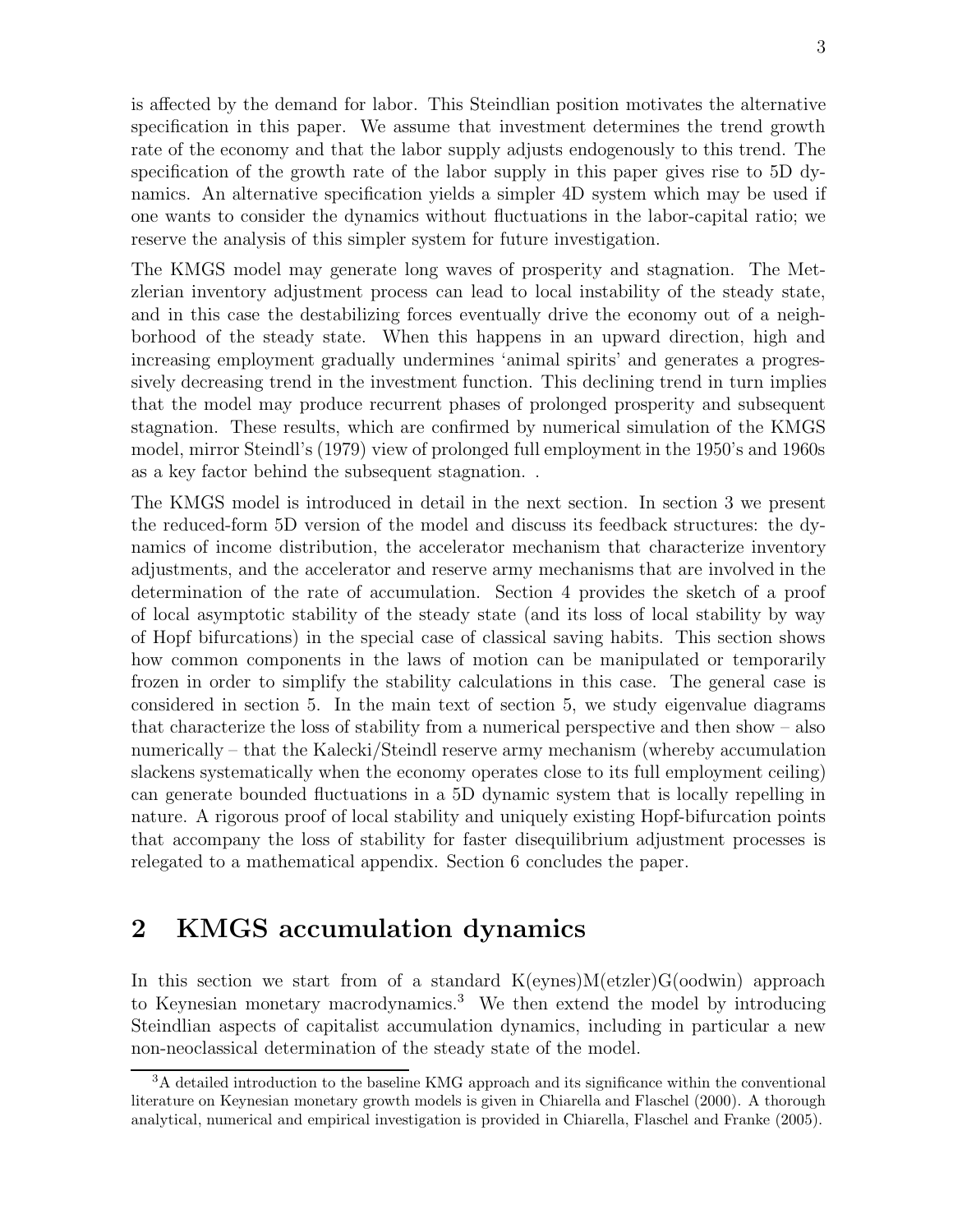4

The model has three types of agent: households (in their capacity as workers and asset holders), firms (that perform the role of production units and investors) and government (acting as the fiscal and monetary authority). These agents interact on markets for goods, labor and financial assets. We have sluggish wage adjustment on the labor market, and sluggish price and quantity adjustment on the market for goods. The price and wage adjustments are related to the employment rate and the degree of utilization of the capital stock, respectively,<sup>4</sup> while quantity adjustment takes place in response to goods market disequilibrium. The financial part of the model is simple and traditional. We use a conventional LM curve and assume that the central bank keeps the nominal interest rate constant.<sup>5</sup> The assumption of a constant interest rate, which is in line with other post Keynesian work, implies that the money supply is fully endogenous and that the demand for money becomes proportional to aggregate income. Government bonds and equities of firms are perfect substitutes as in Sargent (1987), and standard specifications of tax and government expenditure policy allow us to characterize fiscal policy in terms of constant parameters on the intensive-form level of the model.

According to Steindl, deviations of the rate of capacity utilization from the desired level lead to changes in the markup. Unwanted excess capacity, he argued, exerted downward pressure on the markup. The KMG model, as introduced in Chiarella and Flaschel (2000), employs wage-price equations that can generate this Steindlian dynamics of the profit share. Thus, despite the different theoretical origins of its wage-price dynamics, we need not extend the KMG model in this respect.

When it comes to the investment behavior of firms, however, the Steindlian perspective introduces a significant change in the causal structure of the model. The trend rate of growth in the KMGS model is determined by the investment habits of firms, and not, as in Chiarella and Flaschel, by labor force growth. Furthermore, the long-run behavior of firms' investment decisions is influenced by two reserve army mechanisms: a traditional Goodwin growth cycle mechanism via the distribution of income and an additional, direct mechanism. The second mechanism can be characterized by the Kaleckian phrase that 'bosses do not like full employment', see Kalecki's (1943) essay on the ' political aspects of full employment' for details. This Kaleckian mechanism is modelled as a direct but gradual effect of the rate of employment on the trend term in the accumulation function. The Kaleckian mechanism helps to ensure the boundedness of the fluctuations generated by the model and thus the economic viability of the model.

In the KMGS specification investment determines the long-run trend in the growth of capital and output. Natural growth must therefore be endogenized in order to get steady state solutions around which the economy is fluctuating. This endogeneity of labor supply can be obtained in various ways, and we consider two specifications. The specifications are chosen with an eye to getting dynamic systems that are relatively simple and analytically tractable.

With respect to saving and consumption, finally, we follow Steindl and the post Keynesian tradition and allow for differentiated saving habits.

<sup>4</sup>See Chiarella, Flaschel, Groh and Semmler (2000, Ch.5) for an analysis that also allows variations in the utilization rate of the employed part of the labor force.

<sup>&</sup>lt;sup>5</sup>The standard KMG model linearizes the LM curve. This linearization is unnecessary in the present setting since we assume a constant rate of interest.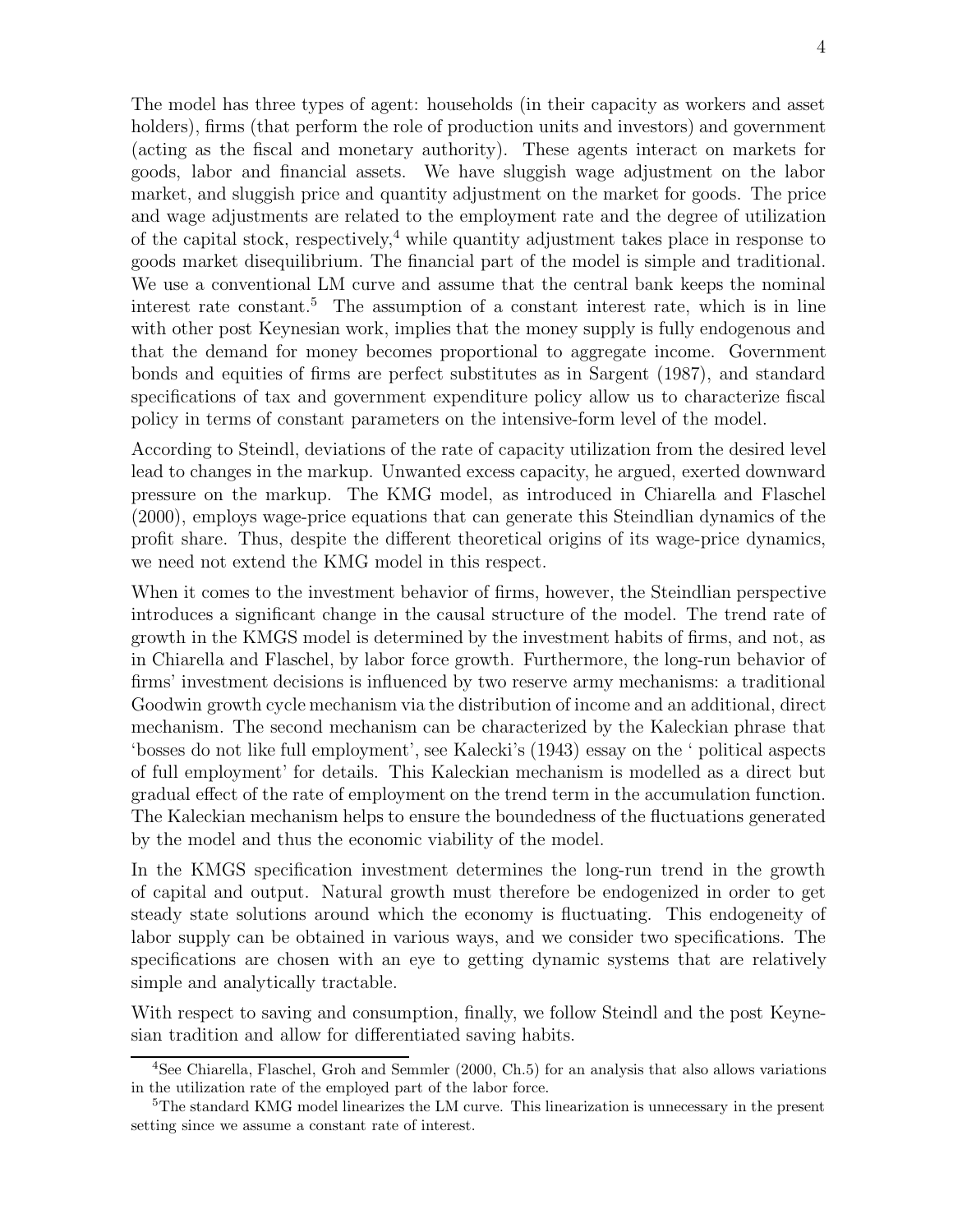Turning now to the structural equations of the K(eynes)-M(etzler)-G(oodwin)-S(teindl) model, we first introduce some definitions:

<sup>1</sup>*.* Definitions (remunerations and wealth):

$$
\omega = w/p, \ \rho^e = (Y^e - \omega L^d)/K,\tag{1}
$$

$$
W = (M + B + p_e E)/p, \ \ p_b = 1. \tag{2}
$$

This set of equations define the real wage *ω*, the expected rate of profit on real capital  $\rho^e$  (based on expected sales  $Y^e$ ) and real wealth *W*. Wealth is composed of money *M*, fixed price bonds *B*  $(n_0 - 1)$  and equities *E* as in Sargent (1987). A full list of notation fixed price bonds  $B(p_b = 1)$  and equities  $E$  as in Sargent (1987). A full list of notation is given at the end of the paper.

Household behavior is described by the following set of equations:

<sup>2</sup>*.* Households (workers and asset-holders):

$$
W = (M^{d} + B^{d} + p_{e}E^{d})/p, M^{d} = h_{1}pY,
$$
\n(3)

$$
C = (1 - s_w)(\omega L^d + r B_w/p - T_w) + (1 - s_c)[(1 - s_f)\rho^e K + r B_p/p - T_p], \quad (4)
$$

$$
S_p = s_w(\omega L^d + rB_w/p - T_w) + s_c[(1 - s_f)\rho^e K + rB_p/p - T_p] = (\dot{M}^d + \dot{B}^d + p_e \dot{E}^d)/p,
$$
(5)

$$
\hat{L} = n = a \quad \text{[or} \quad n = a + i(u - \bar{u}) = \frac{I}{K}\text{],} \quad \text{see module 3} \tag{6}
$$

We here start from Walras' Law of Stocks which states that real wealth *W*, in equation (3), is the constraint for the stock demand for real money balances and real bond and equity holdings at each moment in time. Money demand is specified as a linear function of nominal income  $pY$ . The coefficient  $h_1$  will, in general, depend on the interest rate,  $h_1 = h(r)$ , but by assumption the monetary authorities keep the interest rate constant.<sup>6</sup>

Consumption *C*, in equation (4), is based on Kaldorian saving habits. It is assumed that workers' saving rate is lower than that of pure asset holders. Note that dividend payments to asset holders are given by a fraction  $(1-s<sub>f</sub>)$  of expected profits. For simplicity, we assume that the real taxes  $T_w$ ,  $T_p$  of workers and asset holders are paid in a lump-sum fashion and that taxes net of interest payments on government debt are proportional to the capital stock (see the government module below). These, or similar, simplifying assumptions are common when feedbacks from the government budget constraint and wealth accumulation are excluded from consideration and fiscal policy is treated in a parametric fashion.

Equation (5) provides the definition of aggregate personal saving  $S_p$  of workers and pure asset holders (in real terms). Personal saving, by definition, is equal to the sum of changes in the stock of money, bonds and equities held by the personal sector. The desired portfolio compositions and the composition of the changes in holdings of the different assets may be different for the two groups. We assume in line with earlier

<sup>6</sup>See Chiarella, Flaschel, Groh and Semmler (2000, part III) for the treatment of much more general situations.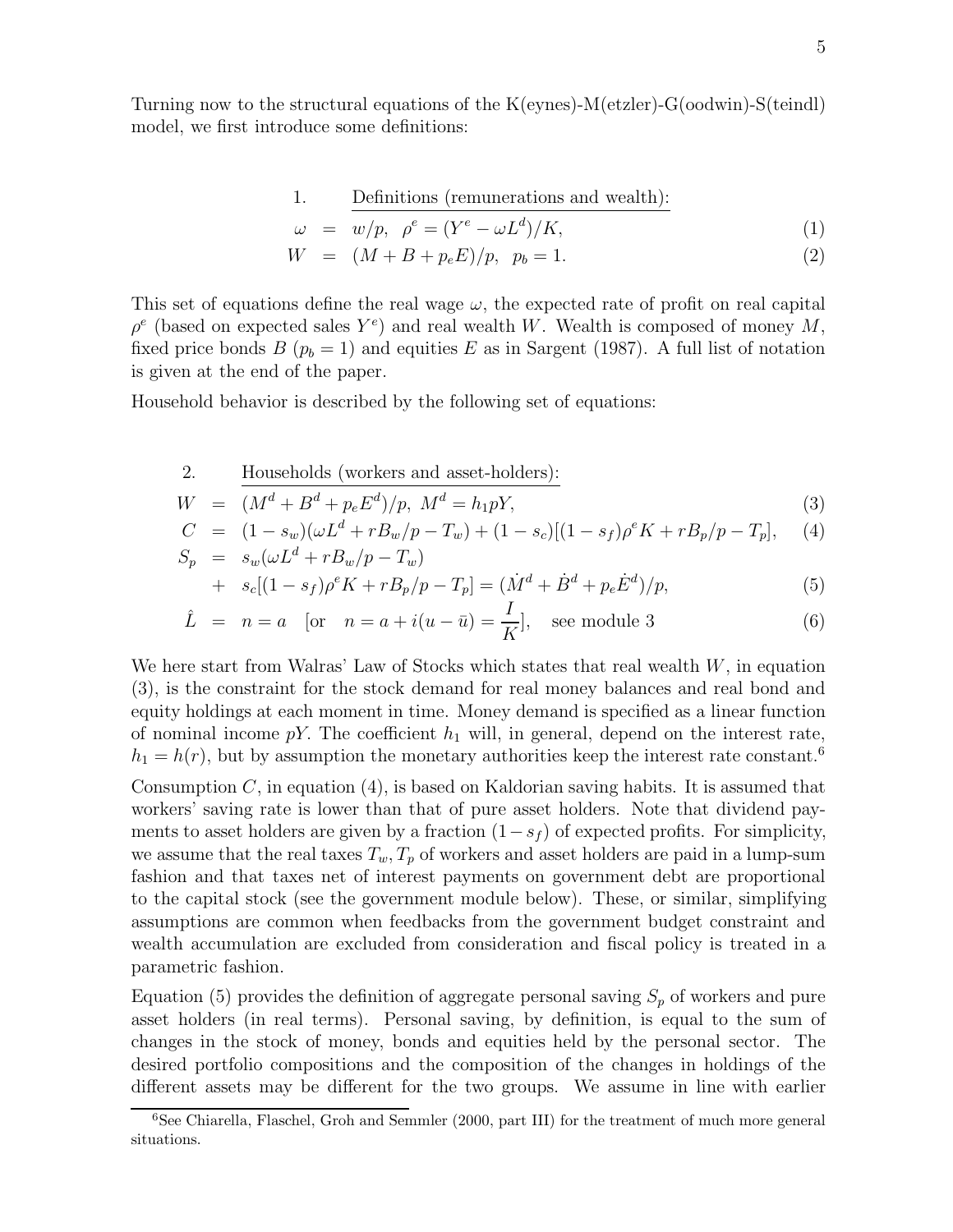work on KMG modeling that workers only accumulate financial wealth in the form of short-term government bonds; we also use specific tax collection rules (see module 4.) that allow us to ignore feedbacks from interest income. <sup>7</sup>

Equation (6), finally, describes the growth of the labor supply. One specification equates the growth of *L* to the trend rate of growth of the capital stock; the other specification equates it to the actual rate accumulation  $I/K$ . In the latter case the rate of capacity utilization *u* and the rate of employment *e* will be strictly proportional – a particularly simple formulation of Okun's law in the case of a fixed proportions technology - and the labor-capital ratio  $l = L/K$  is constant over time. A more satisfactory specification of the labor supply relates the growth of *L* to the employment rate *e*. This specification, used in Flaschel and Skott (2005), would increase the complexity of the system considerably, since growth in labor supply and the capital stock then have to interact in a way that allows for a common rate in the steady state. We therefore leave an examination of this case in a KMG context for future research.<sup>8</sup> Next, the behavior of the production sector of the economy is described by the following set of equations:

3. First (production-units and investors):  
\n
$$
V^{p} = \frac{P}{u^{p}K} \frac{u^{p}}{u^{p}} = \text{const} \qquad u = \frac{V}{V^{p}} = \frac{u}{u^{p}} \left( u - \frac{V}{K} \right) \tag{7}
$$

$$
Y^{p} = y^{p} K, y^{p} = \text{const.}, u = Y/Y^{p} = y/y^{p} (y = Y/K),
$$
\n(7)\n
$$
L^{d} = Y/x, \hat{x} = 0, e = L^{d}/L = Y/(xL),
$$
\n(8)

$$
I/K = i(u - \bar{u}) + a,\t\t(9)
$$

$$
\hat{a} = \alpha_1(u - \bar{u}) - \alpha_2(\omega - \bar{\omega}) - \alpha_3(e - \bar{e})
$$
\n(10)

$$
S_f = Y - Y^e + s_f \rho^e K = \mathcal{I} + s_f \rho^e K,\tag{11}
$$

$$
p_e \dot{E}/p = I + \dot{N} - \mathcal{I} - s_f \rho^e K = I + \dot{N} - S_f \tag{12}
$$

$$
\hat{K} = I/K \tag{13}
$$
\n
$$
I^a = I + \dot{M} \tag{14}
$$

$$
I^a = I + \dot{N} \tag{14}
$$

According to equations (7) and (8), firms produce commodities using is a fixed proportions technology characterized by the potential output/capital ratio  $y^p = Y^p/K$  and a fixed ratio x between actual output Y and labor  $L<sup>d</sup>$ . This simple concept of technology allows for a straightforward definition of the rate of utilization of capital *u* and the rate of employment *e*. 9

In equation (9) investment per unit of capital *I/K* is driven by two forces, the trend accumulation term and the deviation of the actual rate of capacity utilization from the

<sup>7</sup>See again Chiarella, Flaschel, Groh and Semmler (2000, part III) for the treatment of much more general situations and note that the consideration of the allocation of the flow of savings to specific assets is here only presented for completeness and for clarity with respect to future extensions of the model.

<sup>8</sup>Sargent (1987) avoided this (Harrodian) problem by assuming that trend growth term in investment function is given by the natural rate of growth, while this paper takes to some extent the opposite view that labor supply growth (not necessarily natural growth) is adjusting perfectly to the trend growth rate *a* of the capital stock. Both assumptions relegate the treatment of the question what in fact synchronizes these two growth rates for future investigation.

<sup>&</sup>lt;sup>9</sup>Chiarella and Flaschel (2000, Ch.5) show that the approach can be extended to the case of smooth factor substitution without much change to the qualitative behavior of the model. See also Skott (1989a) for an analysis of the choice of technique in the context of a Keynesian / neo-Marxian theory of cyclical growth.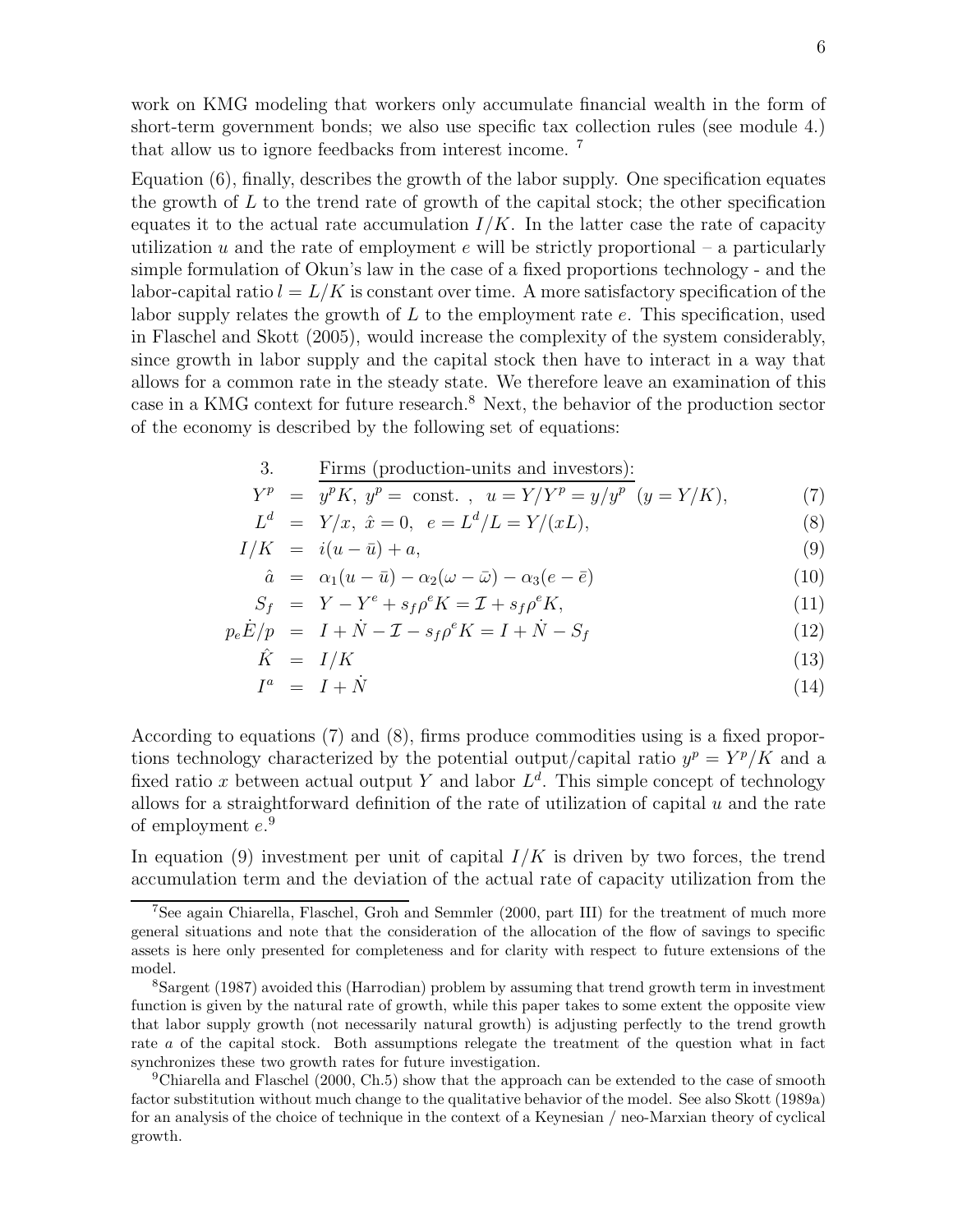rate of utilization. Unlike in the original KMG model, the trend term may change endogenously: the growth rate of *a* is determined in equation (10) by capacity utilization, the wage rate (which determines the profit share) and the employment rate. This specification of investment implies that aggregate demand is wage led in the short-run, since consumption depends directly and positively on the real wage  $\omega$  while the negative response of investment occurs with a time delay (through changes in the variable *a*).

Firms' saving, equation (11), is equal to the excess of output over expected sales (caused by planned inventory changes) plus retained profits. It follows, as expressed in equation (12), that the total amount of new equities issued by firms (their only source of external finance) must be equal to the sum of intended fixed capital investment and unexpected inventory changes minus retained earnings. (This specification may be compared with the formulation of the inventory adjustment mechanism in module 6.)

The next equation (13) states that firms' fixed investment plans are always realized. Output is predetermined in this model (cf. module 6 below) but accommodating changes in inventories make the realization of investment plans possible. Equation (14), finally, describes actual investment  $I^a$  as the sum of (actual=intended) fixed investment and actual changes in inventories.

We now turn to a brief description of the government sector:

4. Government (fiscal and monetary authority):  
\n
$$
T = T_w + T_p, \text{ such that } t_w = \frac{T_w - rB_w/p}{K}, t_p = \frac{T_p - rB_p/p}{K} \text{ both const. (15)}
$$
\n
$$
G = \gamma K \quad \gamma = \text{const.}
$$
\n(16)

$$
G = \gamma K, \quad \gamma = \text{const.}
$$
\n
$$
G = \frac{1}{T} \sum_{i=1}^{T} \frac{G_i}{G_i} \left( \frac{1}{1 + \sum_{i=1}^{T} (1 - \sum_{i=1}^{T} (1 - \sum_{i=1}^{T} (1 - \sum_{i=1}^{T} (1 - \sum_{i=1}^{T} (1 - \sum_{i=1}^{T} (1 - \sum_{i=1}^{T} (1 - \sum_{i=1}^{T} (1 - \sum_{i=1}^{T} (1 - \sum_{i=1}^{T} (1 - \sum_{i=1}^{T} (1 - \sum_{i=1}^{T} (1 - \sum_{i=1}^{T} (1 - \sum_{i=1}^{T} (1 - \sum_{i=1}^{T} (1 - \sum_{i=1}^{T} (1 - \sum_{i=1}^{T} (1 - \sum_{i=1}^{T} (1 - \sum_{i=1}^{T} (1 - \sum_{i=1}^{T} (1 - \sum_{i=1}^{T} (1 - \sum_{i=1}^{T} (1 - \sum_{i=1}^{T} (1 - \sum_{i=1}^{T} (1 - \sum_{i=1}^{T} (1 - \sum_{i=1}^{T} (1 - \sum_{i=1}^{T} (1 - \sum_{i=1}^{T} (1 - \sum_{i=1}^{T} (1 - \sum_{i=1}^{T} (1 - \sum_{i=1}^{T} (1 - \sum_{i=1}^{T} (1 - \sum_{i=1}^{T} (1 - \sum_{i=1}^{T} (1 - \sum_{i=1}^{T} (1 - \sum_{i=1}^{T} (1 - \sum_{i=1}^{T} (1 - \sum_{i=1}^{T} (1 - \sum_{i=1}^{T} (1 - \sum_{i=1}^{T} (1 - \sum_{i=1}^{T} (1 - \sum_{i=1}^{T} (1 - \sum_{i=1}^{T} (1 - \sum_{i=1}^{T} (1 - \sum_{i=1}^{T} (1 - \sum_{i=1}^{T} (1 - \sum_{i=1}^{T} (1 - \sum_{i=1}^{T} (1 - \sum_{i=1}^{T} (1 - \sum_{i=1}^{T} (1 - \sum_{i=1}^{T} (1 - \sum_{i=1}^{T} (1 - \sum_{i=1}^{T} (1 - \sum_{i=1
$$

$$
S_g = T - rB/p - G \; [ = -(\dot{M} + \dot{B})/p, \text{ see below}], \tag{17}
$$

$$
r = r_o, \quad \dot{M} = \dot{M}^d = \hat{p} + \hat{Y}, \tag{18}
$$

$$
\dot{B} = pG + rB - pT - \dot{M}.\tag{19}
$$

This part of the model is kept as simple as possible. In equation (15), taxes net of interest payments are assumed proportional to the stock of capital; similar assumptions have been employed by Sargent (1987, part I) and Rødseth (2000). Real government expenditures are also taken to be constant per unit of capital (equation (16)). Given these proportionality assumptions, fiscal policy is represented by simple parameters in the intensive form of the model. The definition of government saving, equation (17),  $S<sub>g</sub>$ is the obvious one. Money supply is used to peg the nominal rate of interest, and the growth of money supply  $\mu$  is driven by the growth rate of output plus the price inflation rate, cf equation (18). The new issue of bonds by the government, finally, is determined residually via equation (19) which states that money and bond financing must exactly cover the deficit in government expenditure financing. Note that the bond financing of government expenditure generates no feedback effects on the real part of the private sector of the economy (since interest rate effects are neutralized and wealth effects are excluded by the formulation of the model).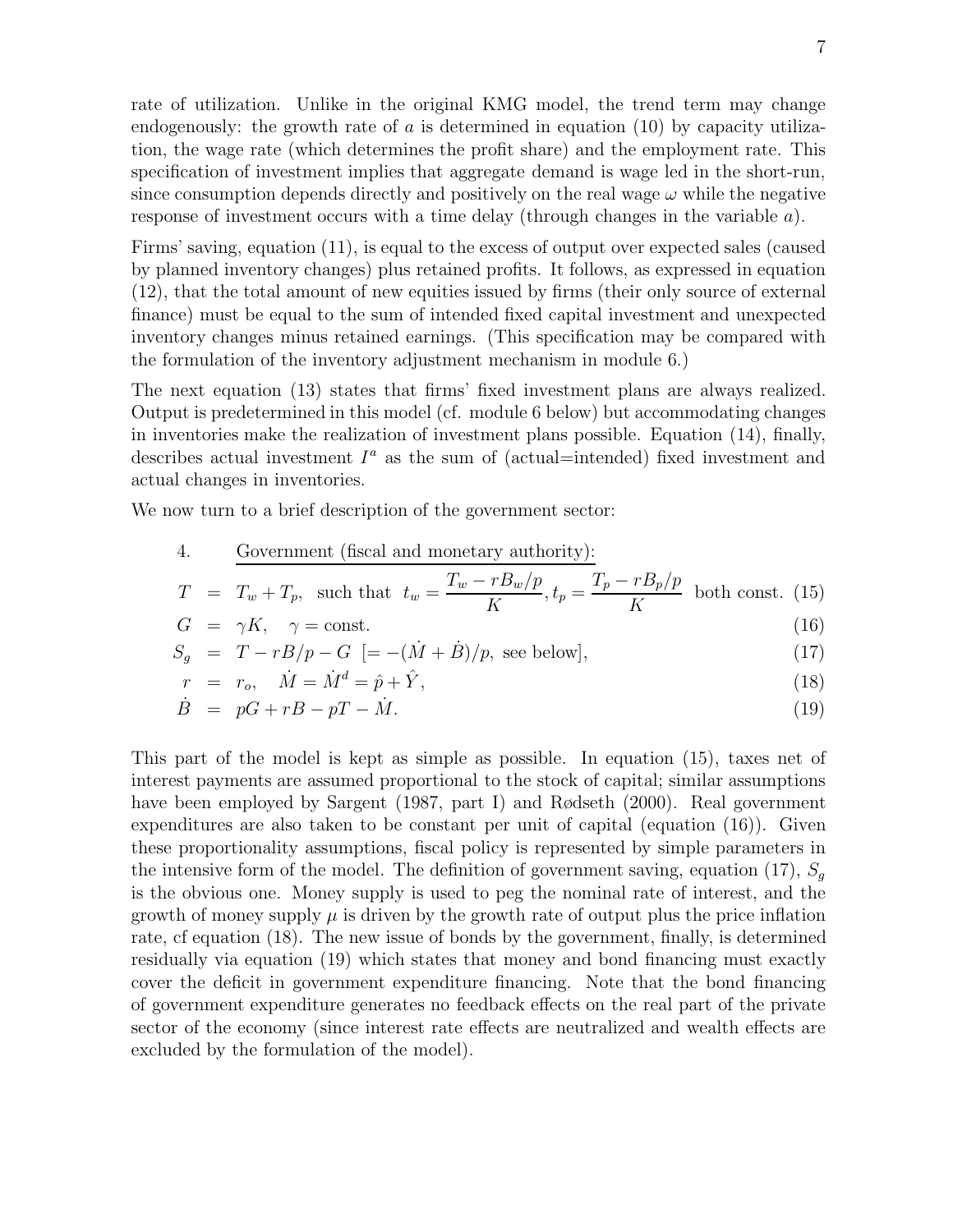Our model of disequilibrium dynamics retains some static equilibrium conditions for the financial markets. These equilibrium conditions are given by: $^{10}$ 

5. Equilibrium conditions (asset-markets): 
$$
= \frac{1}{2} \left( \frac{1}{2} \right)^{1/2} = \frac{1}{2} \left( \frac{1}{2} \right)^{1/2} = \frac{1}{2} \left( \frac{1}{2} \right)^{1/2} = \frac{1}{2} \left( \frac{1}{2} \right)^{1/2} = \frac{1}{2} \left( \frac{1}{2} \right)^{1/2} = \frac{1}{2} \left( \frac{1}{2} \right)^{1/2} = \frac{1}{2} \left( \frac{1}{2} \right)^{1/2} = \frac{1}{2} \left( \frac{1}{2} \right)^{1/2} = \frac{1}{2} \left( \frac{1}{2} \right)^{1/2} = \frac{1}{2} \left( \frac{1}{2} \right)^{1/2} = \frac{1}{2} \left( \frac{1}{2} \right)^{1/2} = \frac{1}{2} \left( \frac{1}{2} \right)^{1/2} = \frac{1}{2} \left( \frac{1}{2} \right)^{1/2} = \frac{1}{2} \left( \frac{1}{2} \right)^{1/2} = \frac{1}{2} \left( \frac{1}{2} \right)^{1/2} = \frac{1}{2} \left( \frac{1}{2} \right)^{1/2} = \frac{1}{2} \left( \frac{1}{2} \right)^{1/2} = \frac{1}{2} \left( \frac{1}{2} \right)^{1/2} = \frac{1}{2} \left( \frac{1}{2} \right)^{1/2} = \frac{1}{2} \left( \frac{1}{2} \right)^{1/2} = \frac{1}{2} \left( \frac{1}{2} \right)^{1/2} = \frac{1}{2} \left( \frac{1}{2} \right)^{1/2} = \frac{1}{2} \left( \frac{1}{2} \right)^{1/2} = \frac{1}{2} \left( \frac{1}{2} \right)^{1/2} = \frac{1}{2} \left( \frac{1}{2} \right)^{1/2} = \frac{1}{2} \left( \frac{1}{2} \right)^{1/2} = \frac{1}{2} \left( \frac{1}{2} \right)^{1/2} = \frac{1}{2} \left( \frac{1}{2} \right)^{1/2} = \frac{1}{2} \left( \frac{1}{2} \right)^
$$

$$
M = M^d = h_1 p Y \quad [B = B^d, E = E^d], \tag{20}
$$

$$
r_o = \rho^e p K / [p_e E] + \hat{p}_e,\tag{21}
$$

$$
\dot{M} = \dot{M}^d, \ \dot{B}^d = \dot{B} \quad \text{[which implies:} \quad \dot{E} = \dot{E}^d, \quad \text{see appendix 2].} \tag{22}
$$

Asset markets are assumed to clear at all times. Equation (20) describes this assumption for the money market, given the constant interest rate. Bonds and equities are perfect substitutes, and we assume perfect share price expectations; these assumptions are captured by equation (21) which determines the evolution of the price of shares. In the absence of wealth effects, however, share price expectations and the evolution of share prices have no influence of the rest of the model; equation (21) is given for completeness. Given the perfect substitutability between equities and bonds and Walras' Law of stocks, the clearing of the money market implies that the bond and equity market are then cleared as well. With perfect substitutability, the stock demands  $B^d$  and  $E^d$  are not unique when the expected returns are equal; asset holders are happy with any portfolio composition and the composition of demand for bonds and stocks simply accommodates to the composition of supply.

Note that this discussion concerns secondary asset markets (existing assets) and does not yet guarantee that the new asset demand generated by the flow of savings of households matches with the supply of new bonds issued by the government and the issue of new equities by firms on the primary markets which are separated from secondary ones in continuous time, see Sargent (1987, Ch. II.7) on this matter. Stock market equilibria are thus independent from the extent of the savings decision of households in this continuous time framework. Furthermore, due to the interest rate peg of the central bank, the stock demand for money of households is always fulfilled by the Central Bank and the growth in money supply therefore just given by the sum of current output growth and inflation. In equation (22), it is finally assumed that wealth owners accept the new bond issue by the government for the current period, reallocating them only in the 'next period' by readjusting their portfolios then in view of a changed situation. It is easy to check by means of the saving relationships (budget equations) that the assumed (ex post) consistency between flow supplies and flow demands of money and bonds implies the consistency of the flow supply and demand for equities. These implied flow equalities only represent a consistency condition, implied by the budget constraints for households, firms and the government, but do not explain the forces that lead to their fulfillment on the primary or flow markets for financial assets. The working of these primary markets is not explained in the present approach to KMGS growth. Since flows are 'small' as compared to stocks, however, one may assume for simplicity that the rates of return on financial assets that clear the stock market are sufficient to clear the flow markets as well.

<sup>&</sup>lt;sup>10</sup>Note that money demand could have been specified as follows:  $M^d = h_1 pY + h_2(r_o - r)W$ , by including interest and wealth effects into it, an extension that is irrelevant here due to the assumed interest rate peg.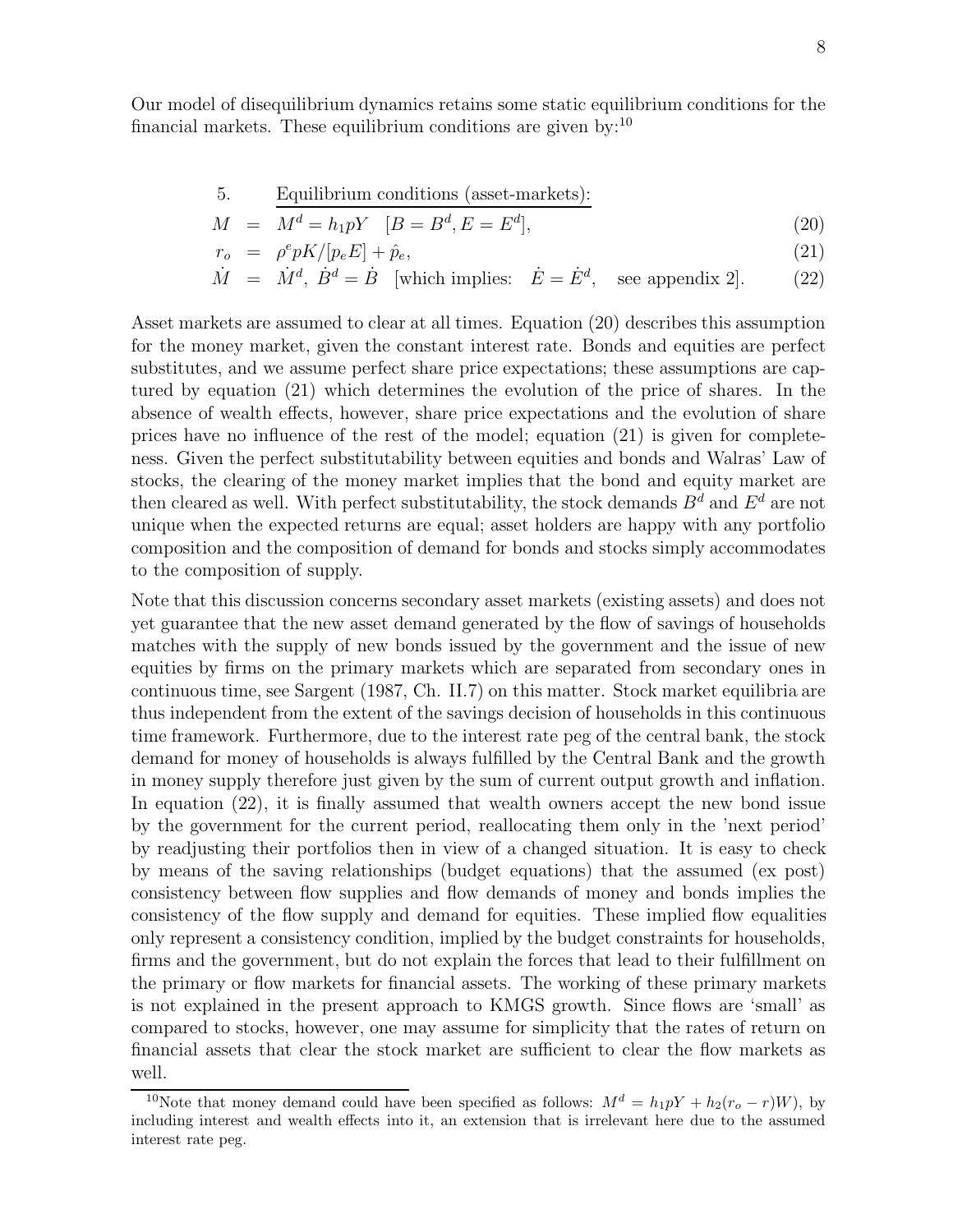As financial markets are formulated here they do not matter at all for the evolution of the economy. Our formulations however show how they relate to the original KMG approach and its portfolio extension in Köper and Flaschel (2000) and how their working may be added to future extensions of the KMGS dynamics of this paper.

The goods-market adjustments are described by the following six equations:

<sup>6</sup>*.* Disequilibrium situation (goods-market adjustments):

$$
S = S_p + S_g + S_f = I + \dot{N},\tag{23}
$$

$$
Y^d = C + I + G,\tag{24}
$$

$$
N^d = \alpha_{n^d} Y^e, \quad \mathcal{I} = aN^d + \beta_n (N^d - N), \tag{25}
$$

$$
Y = Y^e + \mathcal{I},\tag{26}
$$
\n
$$
\dot{Y}^e = Y^e + \mathcal{I},\tag{27}
$$

$$
\dot{Y}^e = aY^e + \beta_{y^e}(Y^d - Y^e),\tag{27}
$$

$$
\dot{N} = Y - Y^d = S - I \tag{28}
$$

Equation (23) describes the ex post identity between saving *S* and investment  $I^a$  in a closed economy. Equation (24) defines aggregate demand  $Y^{\bar{d}}$  which is never constrained in the present model. In equation (25), desired inventories  $N<sup>d</sup>$  are assumed to be a constant proportion of expected sales  $Y^e$ . Intended inventory investment  $\mathcal I$  is determined<br>on this basis via the adjustment speed  $\beta$ , multiplied by the current gap between intended on this basis via the adjustment speed  $\beta_n$  multiplied by the current gap between intended and actual inventories  $(N^d - N)$  and augmented by a growth term to capture the fact that this inventory adjustment rule is operating in a growing economy. Firms' output *Y* in equation (26) is the sum of expected sales and planned inventory adjustments. Sales expectations are formed in a purely adaptive way, again augmented by a growth trend as shown by equation (27). The trend terms in both expected sales and planned inventory dynamics are both given by *a,* the trend term in investment behavior and not by the natural rate of growth *n* as in the standard KMG model and the neoclassical approach to economic growth. Finally, in equation (28), actual inventory changes are given by the discrepancy between output *Y* and actual sales  $Y^d$ , or alternatively, by the difference between total savings *S* and fixed business investment *I*.

The disequilibrium adjustment in the goods market is central for the dynamics of the economy. It is our conjecture that the implications of the disequilibrium formulation are different than those of a static IS-equilibrium treatment of the goods market; in future research we shall try to prove that the use of an algebraic condition (IS-equilibrium) in the place of the sluggish adjustment described by differential equations leads to quite different types of behavior and that the IS-equilibrium situation cannot be conceived as the continuous limit of the quantity dynamics.

The final module of the model describes the wage-price spiral:

7. Wage-Price-Search (adjustment equations): 
$$
2\left(1-\frac{2}{\sqrt{1-\frac{2}{\sqrt{1-\frac{2}{\sqrt{1-\frac{2}{\sqrt{1-\frac{2}{\sqrt{1-\frac{2}{\sqrt{1-\frac{2}{\sqrt{1-\frac{2}{\sqrt{1-\frac{2}{\sqrt{1-\frac{2}{\sqrt{1-\frac{2}{\sqrt{1-\frac{2}{\sqrt{1-\frac{2}{\sqrt{1-\frac{2}{\sqrt{1-\frac{2}{\sqrt{1-\frac{2}{\sqrt{1-\frac{2}{\sqrt{1-\frac{2}{\sqrt{1-\frac{2}{\sqrt{1-\frac{2}{\sqrt{1-\frac{2}{\sqrt{1-\frac{2}{\sqrt{1-\frac{2}{\sqrt{1-\frac{2}{\sqrt{1-\frac{2}{\sqrt{1-\frac{2}{\sqrt{1-\frac{2}{\sqrt{1-\frac{2}{\sqrt{1-\frac{2}{\sqrt{1-\frac{2}{\sqrt{1-\frac{2}{\sqrt{1-\frac{2}{\sqrt{1-\frac{2}{\sqrt{1-\frac{2}{\sqrt{1-\frac{2}{\sqrt{1-\frac{2}{\sqrt{1-\frac{2}{\sqrt{1-\frac{2}{\sqrt{1-\frac{2}{\sqrt{1-\frac{2}{\sqrt{1-\frac{2}{\sqrt{1-\frac{2}{\sqrt{1-\frac{2}{\sqrt{1-\frac{2}{\sqrt{1-\frac{2}{\sqrt{1-\frac{2}{\sqrt{1-\frac{2}{\sqrt{1-\frac{2\sqrt{1-\frac{2}{\sqrt{1-\frac{2\sqrt{1-\frac{2}{\sqrt{1-\frac{2\sqrt{1-\frac{2}{\sqrt{1-\frac{2\sqrt{1-\frac{2}{\sqrt{1-\frac{2\sqrt{1-\frac{2}{\sqrt{1-\frac{2\sqrt{1-\frac{2\sqrt{1-\frac{2\sqrt{1-\frac{2\sqrt{1\sqrt{1-\frac{2\sqrt{1\sqrt{1-\frac{2\sqrt{1-\frac{2\sqrt{1\sqrt{1-\frac{2\sqrt{1\sqrt{1 - \frac{2\sqrt{1\sqrt{1 \sqrt{1 \sqrt{1 \sqrt{1 \sqrt{1 \sqrt{2 \sqrt{1 \sqrt{1 \sqrt{1 \sqrt{1 \sqrt{2 \sqrt{1 \sqrt{2 \sqrt{1 \sqrt{2 \sqrt{1 \sqrt{2 \sqrt{1 \sqrt{2 \sqrt{1 \sqrt{2 \sqrt{1 \sqrt{2 \sqrt{1 \sqrt{2 \sqrt{1 \sqrt{2 \sqrt{1 \sqrt{2 \sqrt{1 \sqrt{2 \sqrt{1 \sqrt{2 \sqrt{1 \sqrt{2 \
$$

$$
\hat{w} = \beta_{w_1}(e - \bar{e}) - \beta_{w_2}(\omega - \bar{\omega}) + \kappa_w \hat{p} + (1 - \kappa_w) \hat{p}^c,\tag{29}
$$

$$
\hat{p} = \beta_{p_1}(u - \bar{u}) + \beta_{p_2}(\omega - \bar{\omega}) + \kappa_p \hat{w} + (1 - \kappa_p)\hat{p}^c,\tag{30}
$$

$$
\dot{\pi}^c = \beta_{p^c}(\hat{p} - \hat{p}^c). \tag{31}
$$

These adjustment equations are based on symmetric assumptions concerning the causes of wage- and price-inflation. Our specification follows Rose (1967, 1990) and assumes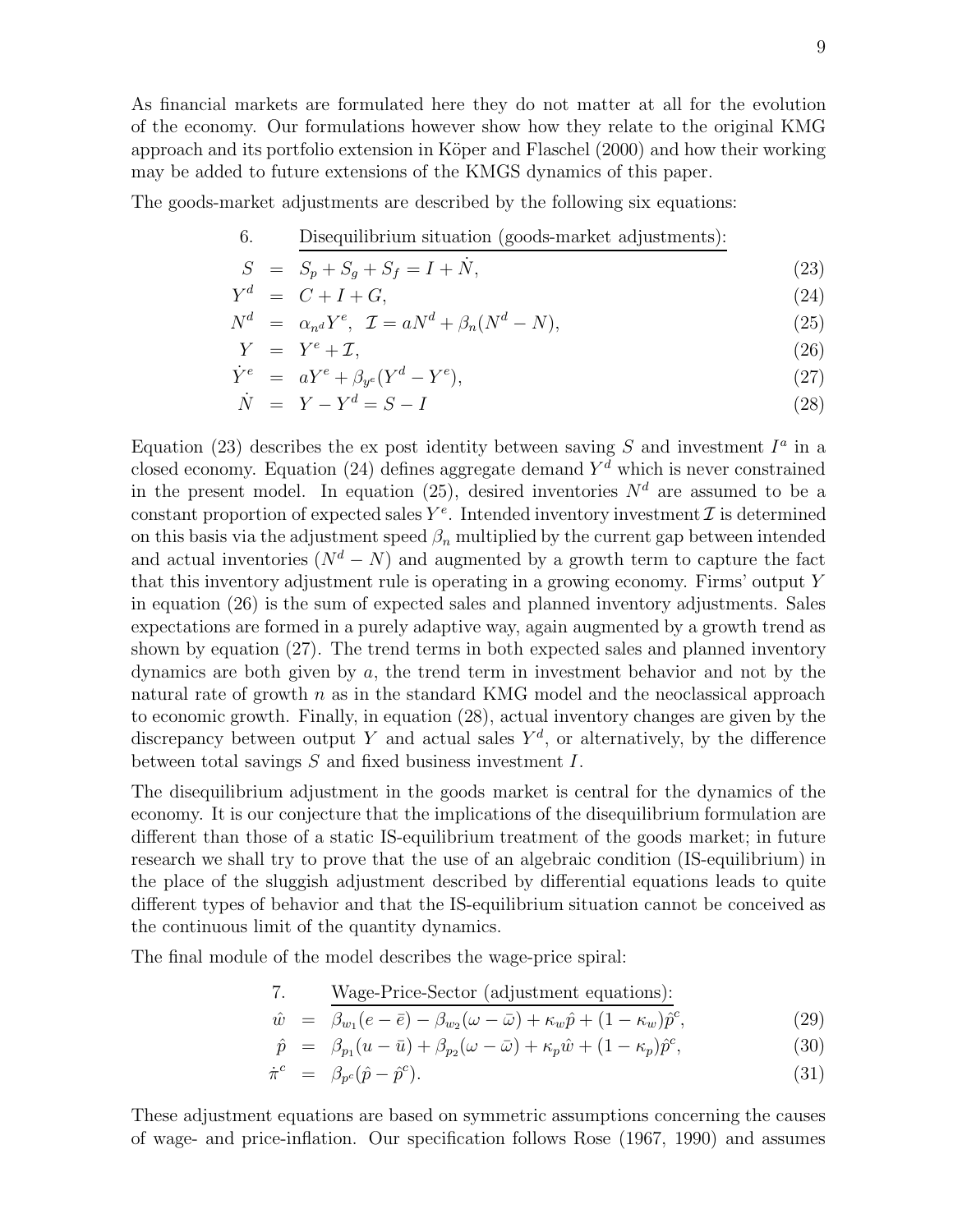that two Phillips Curves (PC's) describe wage and price dynamics separately. The two equations include measures of demand pressure  $e - \bar{e}$  and  $u - \bar{u}$ , in the markets for labor and for goods, respectively, and a feedback effect from the level of the real wage *ω* (or the wage share) as obtained in Blanchard and Katz (1999) and Chiarella, Flaschel and Franke (2005). Both Phillips curves are expectations augmented to allow for expected changes in cost. We assume a weighted average of myopic perfect foresight and a backward looking measure of the prevailing inflationary climate, symbolized by  $\hat{p}^c$ . The inflationary climate - measure of expected inflation in the medium term is determined by adaptive expectations in equation 31. The wage Phillips curve uses a weighted average of the current price inflation  $\hat{p}$  and a longer-run concept of price inflation,  $\hat{p}^c$ , based on past observations. Similarly, cost pressure perceived by firms<br>is given as a weighted average of the current wage inflation  $\hat{w}$  and a measure of the is given as a weighted average of the current wage inflation  $\hat{w}$  and a measure of the inflationary climate in which the economy is operating. Thus, we have two PC's with very similar building blocks; the associated wage-price dynamics or wage-price spirals are discussed and estimated for the US Economy in Flaschel and Krolzig (2004).

The inflationary climate does not matter for the evolution of the real wage  $\omega = w/p$  or, due to our assumption of no productivity growth, for the wage share  $\omega/x$ . The law of motion of the wage share is given by:

$$
\hat{\omega} = \kappa [(1 - \kappa_p)(\beta_{w_1}(e - \bar{e}) - \beta_{w_2}(\omega - \bar{\omega})) - (1 - \kappa_w)(\beta_{p_1}(u - \bar{u}) + \beta_{p_2}(\omega - \bar{\omega})]. \tag{32}
$$

where  $\kappa = 1/(1 - \kappa_w \kappa_p)$ .<sup>11</sup> As a special case (if  $\beta_{w_1} = 0$  holds) we get (a linearized version of) the law of motion for the profit share  $\pi$  used in Flaschel and Skott (2005) to version of) the law of motion for the profit share  $\pi$  used in Flaschel and Skott (2005) to capture Steindl's views on the determination of the markup. The above more general formula produces a wage price spiral in which demand pressures in the labor market also play a part in the law of motion for the real wage  $\omega = w/p^{12}$ .

It should be noted perhaps that our specification of wage and price formation implies two cross-market or reduced-form wage and price PC's given by:

$$
\hat{w} = \kappa [\beta_{w_1}(\cdot) - \beta_{w_2}(\cdot) + \kappa_w(\beta_{p_1}(\cdot) + \beta_{p_2}(\cdot))] + \hat{p}^c,
$$
\n(35)

$$
\hat{p} = \kappa [\beta_{p_1}(\cdot) + \beta_{p_2}(\cdot) + \kappa_p(\beta_{w_1}(\cdot) - \beta_{w_2}(\cdot))] + \hat{p}^c,
$$
\n(36)

These equations generalize the conventional view of a single-market price PC with only one measure of demand pressure, the one in the labor market. The reduced-form PCs synthesize the influence of the inflationary climate and demand pressures from labor and goods markets in a symmetric and general way.

Note, finally, that the restrictions  $\beta_{w_1}, \beta_{w_2}, \beta_{p_2} = 0, \kappa_w = 1$  imply the following reducedform PC:

$$
\hat{p} = \beta_{p_1}(u - \bar{u})/(1 - \kappa_p) + \hat{p}^c
$$

#### <sup>11</sup>This result follows from the equivalent representation of the two PCs,  $29-30$ ,

$$
\hat{w} - \hat{p}^c = \beta_{w_1}(\cdot) - \beta_{w_2}(\cdot) + \kappa_w(\hat{p} - \hat{p}^c),\tag{33}
$$

$$
\hat{p} - \hat{p}^c = \beta_{p_1}(\cdot) + \beta_{p_2}(\cdot) + \kappa_p(\hat{w} - \hat{p}^c),\tag{34}
$$

by solving for the variables  $\hat{w} - \hat{p}^c$  and  $\hat{p} - \hat{p}^c$ .<br><sup>12</sup>Laws of motion for the profit share  $\pi$  of the type  $\dot{\pi} = q(u, \pi, e)$  (with partial derivative that are positive, negative and negative, respectively) can be considered – using simple mathematical substitutions – as nonlinear extensions of the dynamics for the real wage in equation (32); see also Flaschel and Skott (2005) in this regard.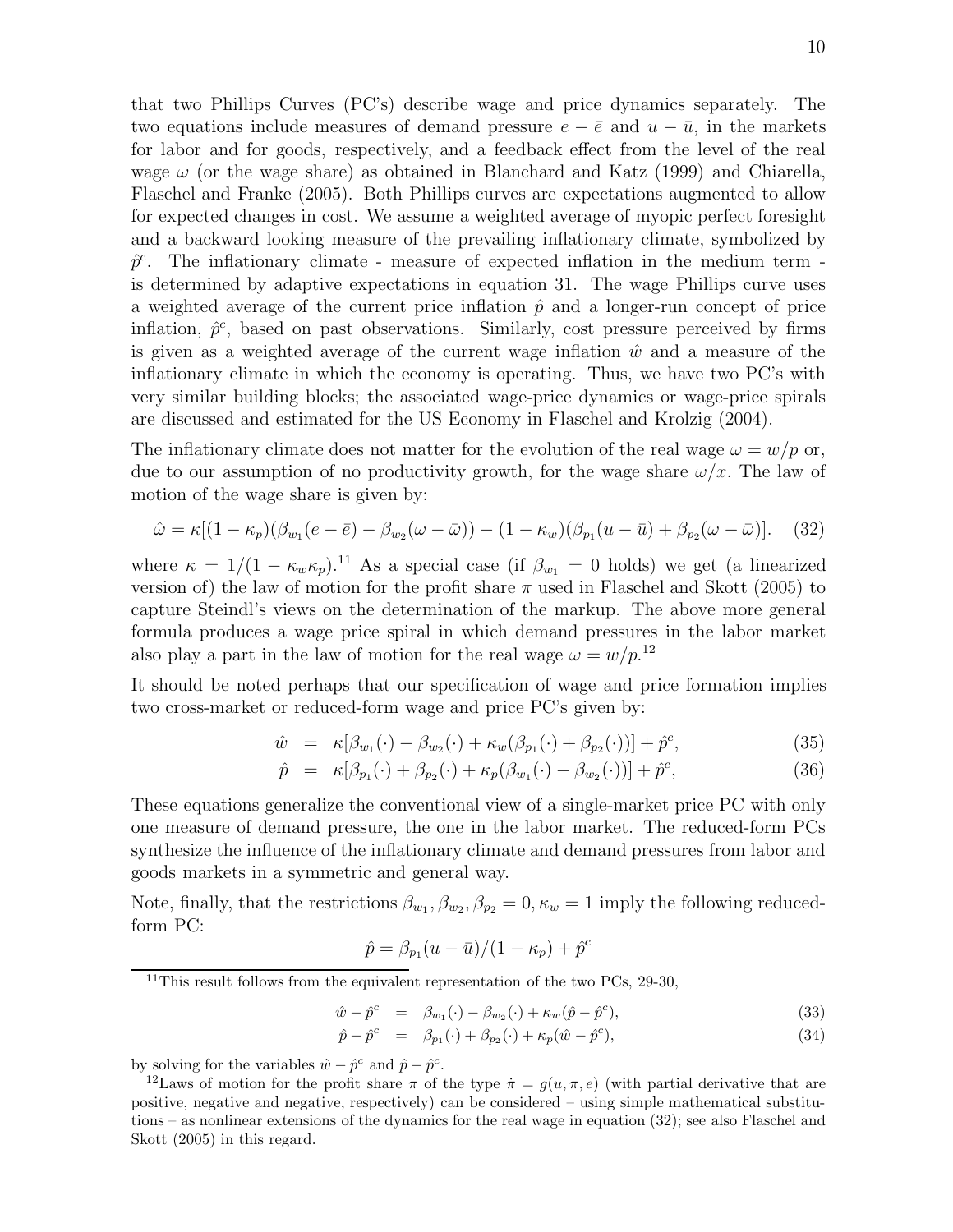This special case of the wage-price spiral removes the role of income distribution from the dynamics, since real wages are held constant in this situation. The equation differs from a monetarist PC in that it is demand pressure on the market for goods that matters and that the expectations augmented part is captured by an adaptive climate expression.

This ends the description of the extensive form of our KMGS dynamics, its behavioral rules and the budget equations within which this behavior takes place.

## **3 The KMGS dynamics and their feedback structures**

Combining the equations of module 6 of the model, the actual output-capital ratio is determined by:

$$
y = (1 + a\alpha_{n^d})y^e + \beta_n(\alpha_{n^d}y^e - \nu), \quad y^e = Y^e/K, \quad \nu = N/K.
$$
 (37)

Aggregate demand per unit of capital is (using the consumption, investment and government expenditure functions of the model):

$$
y^{d} = (1 - s_w)(\omega y/x - t_w) + (1 - s_p)(1 - s_f)(\rho^{e} - t_p) + a + i(u - \bar{u}) + g
$$
  
=  $(1 - s_p)(1 - s_f)y^{e} + (s_p(1 - s_f) + s_f - s_w)\omega y/x + a + iu + \gamma$  (38)

where  $\gamma$  collects the given magnitudes in this aggregate demand expression. Using  $(1), (7), (8)$ , the equations for the expected rate of profit  $\rho^e$ , the rate of employment *e* and the rate of capacity utilization *u* are:

$$
\rho^e = y^e - \omega y/x
$$
,  $e = y/(xl)$  (=  $L^d/L = xL^d/xL$ ),  $u = y/y^p$ .

We use the following five state variables: sales expectations  $y^e = Y^e/K$  and inventories  $\nu = N/K$  per unit of capital (for the short run dynamics), trend growth *a* as part of investment behavior, the factor ratio  $l$  (in place of the rate of employment)<sup>13</sup>, and the real wage  $\omega$ . Unlike in the original KMG model, real balances per unit of capital  $m = M/(pK)$  and the inflationary climate  $\hat{p}^c$  no longer appear, and the so-called Keynes and Mundell-effects are excluded.

Taken together, the laws of motion of the KMGS dynamics read:

<sup>&</sup>lt;sup>13</sup>The employment rate  $e = y/(lx)$  might seem a more obvious choice of state variable. The evolution of *l*, however, follows a particularly simple law of motion.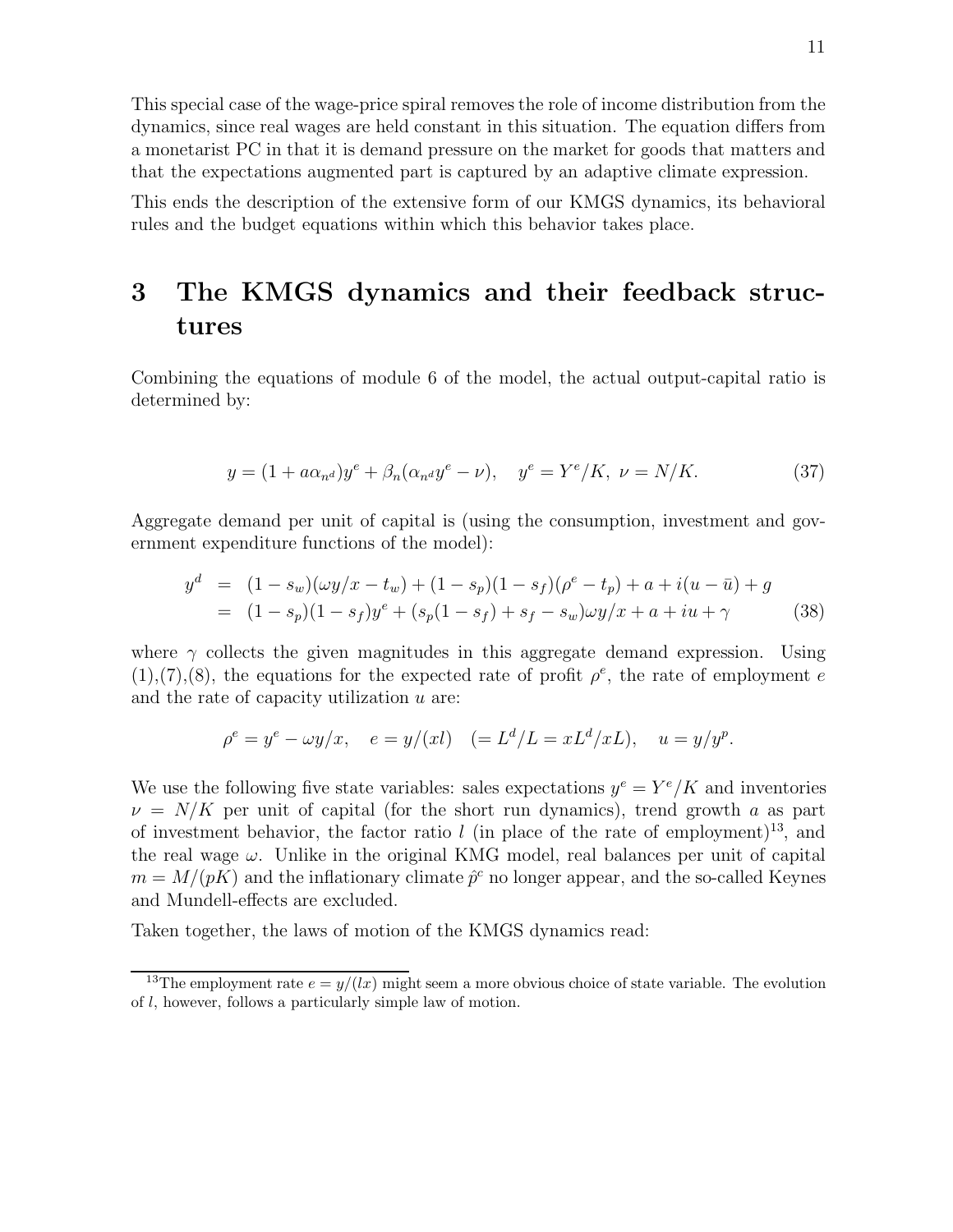$$
\dot{y}^{e} = \beta_{y^{e}}(y^{d} - y^{e}) - i(u - \bar{u})y^{e},
$$
\n(39)

\nthe law of motion for sales expectations,

\n
$$
\dot{\nu} = y - y^{d} - (i(u - \bar{u}) + a)\nu,
$$
\n(40)

\nthe law of motion for inventories,

\n
$$
\hat{a} = \alpha_{1}(u - \bar{u}) - \alpha_{2}(\omega - \bar{\omega}) - \alpha_{3}(e - \bar{e}),
$$
\n(41)

\nthe trend growth dynamics,

\n
$$
\hat{l} = -i(u - \bar{u}), \quad \text{[or stationary and given by} \quad l \equiv l_{o}, \quad \text{if} \quad n = I/K]
$$
\n(42)

\nthe evolution of the full employment labor intensity,

\n
$$
\hat{\omega} = \kappa[(1 - \kappa_{p})(\beta_{w_{1}}(e - \bar{e}) - \beta_{w_{2}}(\omega - \bar{\omega})) - (1 - \kappa_{w})(\beta_{p_{1}}(u - \bar{u}) + \beta_{p_{2}}(\omega - \bar{\omega})),
$$
\n(43)

\nthe law of motion for real wages.

We assume that

$$
0 \le s_w < s_p \le 1, \quad 0 \le s_f \le 1, \quad \text{and} \quad 0 < \kappa_w, \kappa_p < 1.
$$

Inserting the algebraic equations of this section into these laws of motion one obtains a nonlinear autonomous 5D system of differential equations. The properties of this system will be examined in the remainder of this paper. First, however, we briefly consider the important feedback chains.

The original KMG model contained four important feedback chains. The KMGS model excludes two of these chains but introduces two new feedback chains: a dynamic Harrodian accelerator mechanism and a Kalecki-Steindl reserve army mechanism*.* The feedback chains interact with each other in the full 5D dynamics, and different feedback mechanisms can become dominant, depending on parameter values.

1. The Keynes and Mundell effects: Neither the stabilizing Keynes effect nor the destabilizing Mundell effect is present in the KMGS model. The reason is simple: we have excluded any influence of the real rate of interest on investment and consumption and wealth effects on consumption are absent too. Thus, although price inflation appears in the real wage dynamics, it does not affect aggregate demand.

2. A Metzler type inventory accelerator mechanism: The Metzlerian inventory adjustment process defines two laws of motion; equations  $(39) - (40)$ . The crucial parameters in these adjustment equations are the adjustment speeds,  $\beta_{y^e}$  and  $\beta_n$ , of sales expectations and of intended inventory, respectively.

From the static equation (37) it follows that output *y* depends positively on expected sales  $y^e$  and this effect is stronger the higher the speed of adjustment  $\beta_n$  of planned inventories. Using the static equation for  $y^d$  it then follows that the time rate of change of expected sales depends positively on the level of expected sales when the parameter *<sup>β</sup>*<sup>n</sup> is chosen sufficiently large. Flexible adjustment of inventories coupled with a high speed of adjustment of sales expectations may therefore be expected to jeopardize economic stability through a refined multiplier-accelerator mechanism.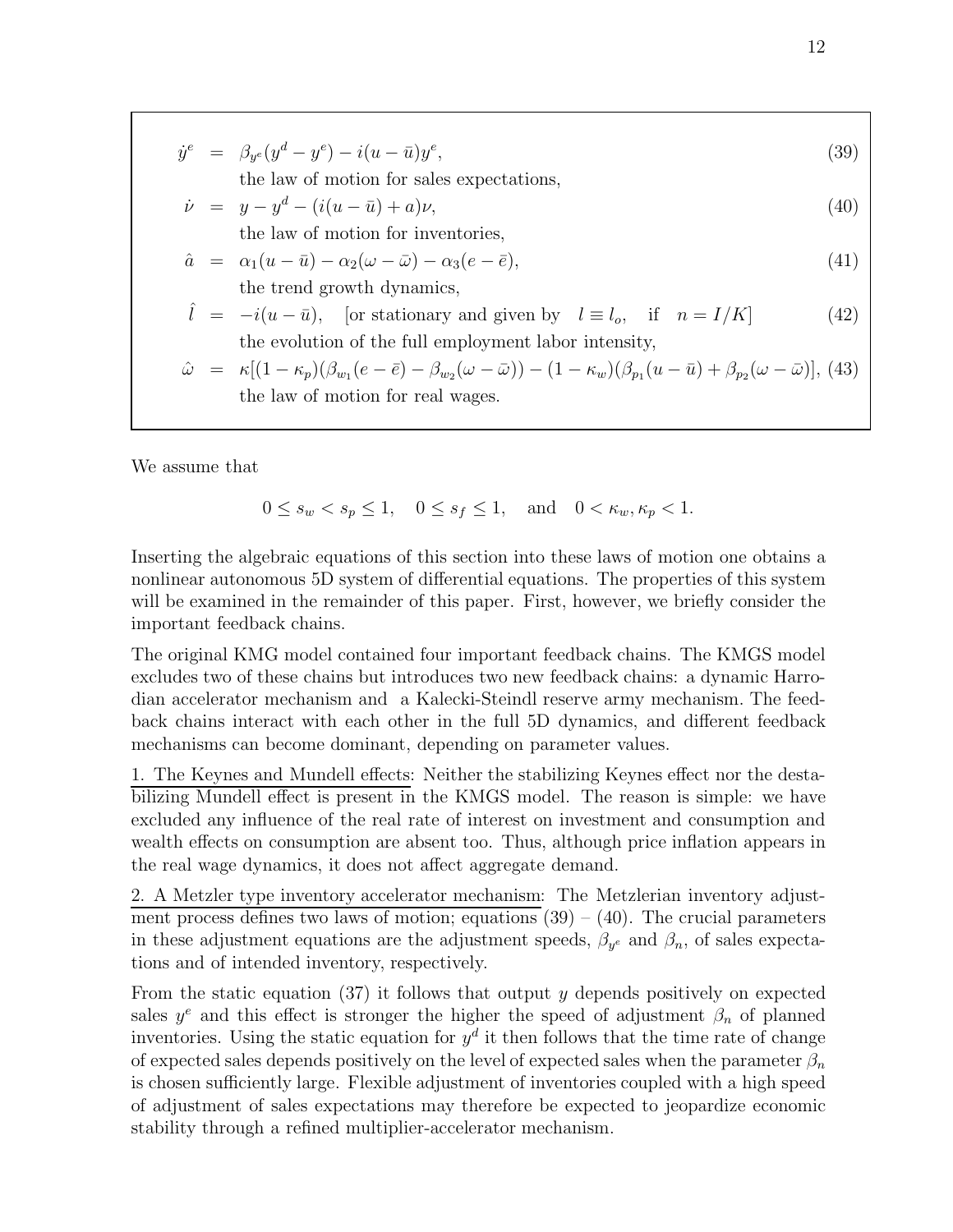3. A Harrod type investment accelerator mechanism: This mechanism works through the parameters  $i$  and  $\alpha_1$  in the investment equations. Increased capacity utilization leads to higher investment (both directly and via the gradual changes in the trend of accumulation) and an in increase in aggregate demand. As a result, sales expectations increase and produce a further rise in output and capacity utilization. Thus a dynamic Harrodian multiplier-accelerator process interacts with distribution effects and the Metzlerian inventory adjustment process. Trend investment can be seen as a utilization climate – like the inflation climate – or as slowly evolving 'animal spirits', and it may be reasonable to assume that the direct effect on current investment is stronger than the indirect effect on trend investment.

4. A Goodwin/Rose type reserve army mechanism: The law of motion for the real wage, equation (32), implies that the level of the real wage exerts a directly stabilizing influence via the Blanchard and Katz (1999) error correction expressions following  $\beta_{w_2}, \beta_{p_2}$ . But there are additional Goodwin-Rose mechanisms. The specification of aggregate demand in the model implies that the short-term effect of real wages on goods demand is positive (via workers' consumption). Hence, real wages will be further stabilizing through the expressions following  $\beta_{w_1}, \beta_{p_1}$  if price flexibility with respect to demand pressure on the market for goods is sufficiently high and wage flexibility with respect to demand pressure on the market for labor is sufficiently low (the delayed negative effect of real wages on investment behavior will of course just establish the opposite conclusions). Flaschel and Krolzig (2004) suggest that a situation where wage flexibility dominates price flexibility applies for the US economy in the period following World War II and discuss the implied adverse real wage adjustments or adverse Rose effects in detail.<sup>14</sup>

This analysis suggests that if the rates *e* and *u* are positively correlated, income distribution may adjust in a stable manner when prices are more flexible than wages, while it may exhibit centrifugal forces in the opposite case. Investment demand will play a role in the dynamics as well, but it does so in a delayed form via the adjustment of the trend term *a* in the investment function. When considering the Jacobian of the dynamical system, the effects via consumption will appear in a clearly visible form in their minors of order two, while the effects via investment on income distribution will be more roundabout.

5. A Kalecki/Steindl type reserve army mechanism (the conflict about full employment): Represented by the parameter  $\alpha_3$  we assume that 'bosses dislike high employment'. Increases in the rate employment *e* thus exert downward pressure on the *a*-component in the investment demand function, leading to reduced economic activity and providing a check to further increases in the rate of employment.

The feedback channels 2-5 are summarized in Table 1.<sup>15</sup>

<sup>&</sup>lt;sup>14</sup>These effects are closely related to the presence of 'Robinsonian instability' as defined by Marglin and Bhaduri (1990); see also Flaschel and Skott (2005).

<sup>&</sup>lt;sup>15</sup>There is also a tendency towards unstable capital accumulation, described by the feedback chain:  $l \mapsto e \mapsto \dot{\omega} \mapsto \dot{u} \mapsto l.$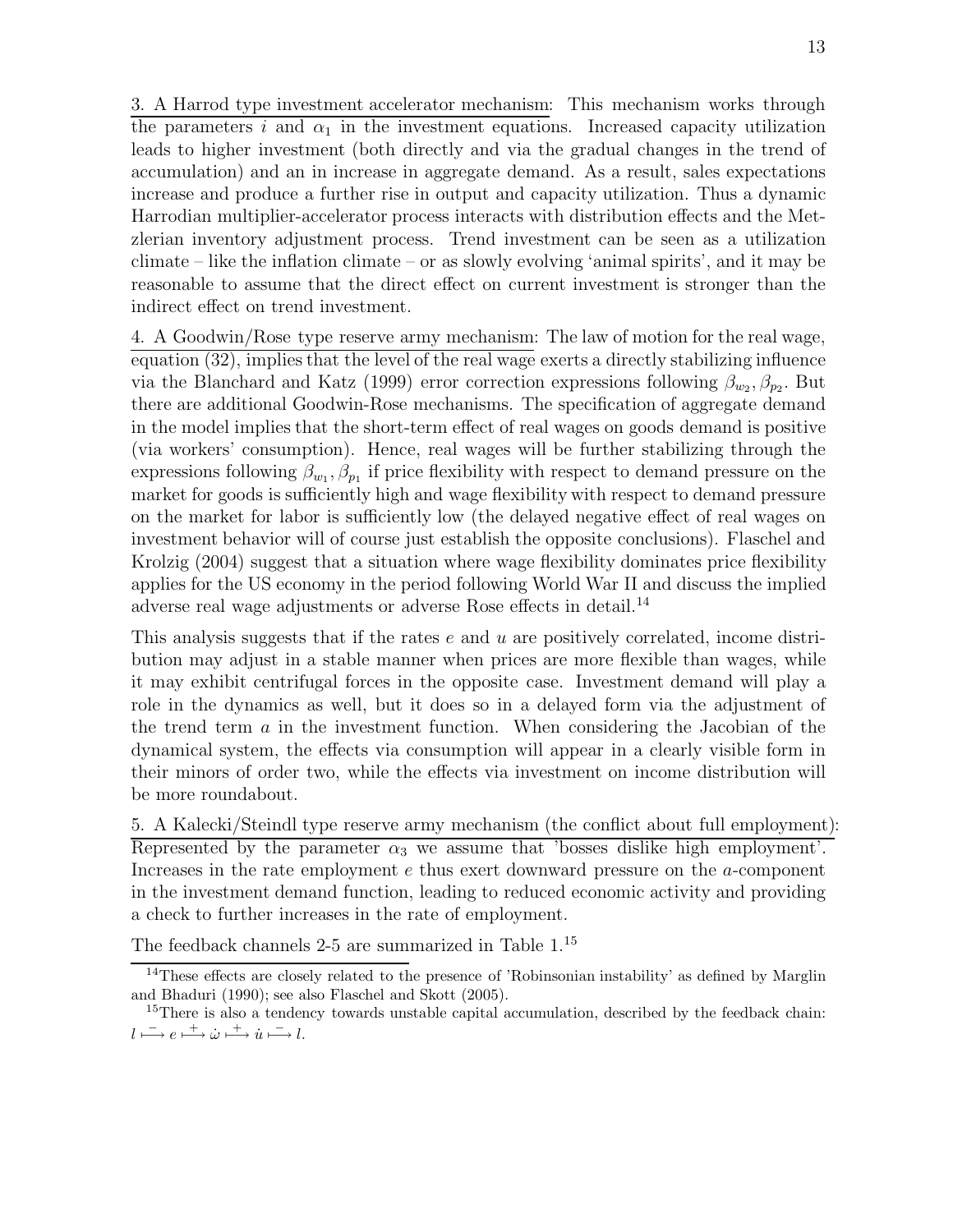

*Table 1: The Feedback Structure of the KMGS model*

Their interaction determines the stability of the interior steady state position of the model. Based on our partial analysis of the feedback channels, we expect that wage flexibility (as measured by  $\beta_{w_1}$ ), fast inventory adjustment and fast investment trend adjustment will be destabilizing, while price flexibility (as measured by  $\beta_{w_1}$ ) will be stabilizing if the opposite Rose effect is tamed by assuming a low parameter  $\alpha_2$ . Hence, the manipulation of the parameters  $\beta_{p_1}, \alpha_3$  may help to create local stability and / or to ensure the boundedness and economic viability of the trajectories in the case of locally instability.

## **4 A simplified system**

We are now in a position to formulate a baseline theorem on local asymptotic stability, instability and limit cycle behavior. Our approach to this theorem is based on 'feedbackguided stability analysis'. This methodology for the analysis of the high-dimensional dynamic models has been used extensively in Asada, Chiarella, Flaschel and Franke (2003) and Chiarella, Flaschel and Franke (2005). In the present case, the stability analysis again confirms expectations derived from the analysis of the constituent parts of the system.

This section gives an intuitive account of the KMGS dynamics in the special case  $s_w$  =  $0, s<sub>f</sub> = 0$ ; the general case is investigated rigorously in the appendix I. In the special case, the static variables are given by:

$$
y = (1 + a\alpha_n a)y^e + \beta_n(\alpha_n a y^e - \nu)
$$
  
\n
$$
y^d = \frac{\omega y}{x} - t_w + (1 - s_p)(\rho^e - t_p) + a + i(u - \bar{u}) + g
$$
  
\n
$$
= (1 - s_p)y^e + s_p \omega y/x + a + iu + const.
$$

while the laws of motion and the equations for the expected rate of profit  $\rho^e$ , the rate of employment *e* and the rate of capacity utilization *u* remain unchanged ( $\rho^e = y^e$  −  $\omega y/x$ ,  $e = y/(xl)$ ,  $u = y/y^p$ .

#### **Theorem I:**

*Assume that labor supply growth fulfills n* <sup>=</sup> *a. The following statements then hold with respect to the 5D dynamical system (39)-(43):*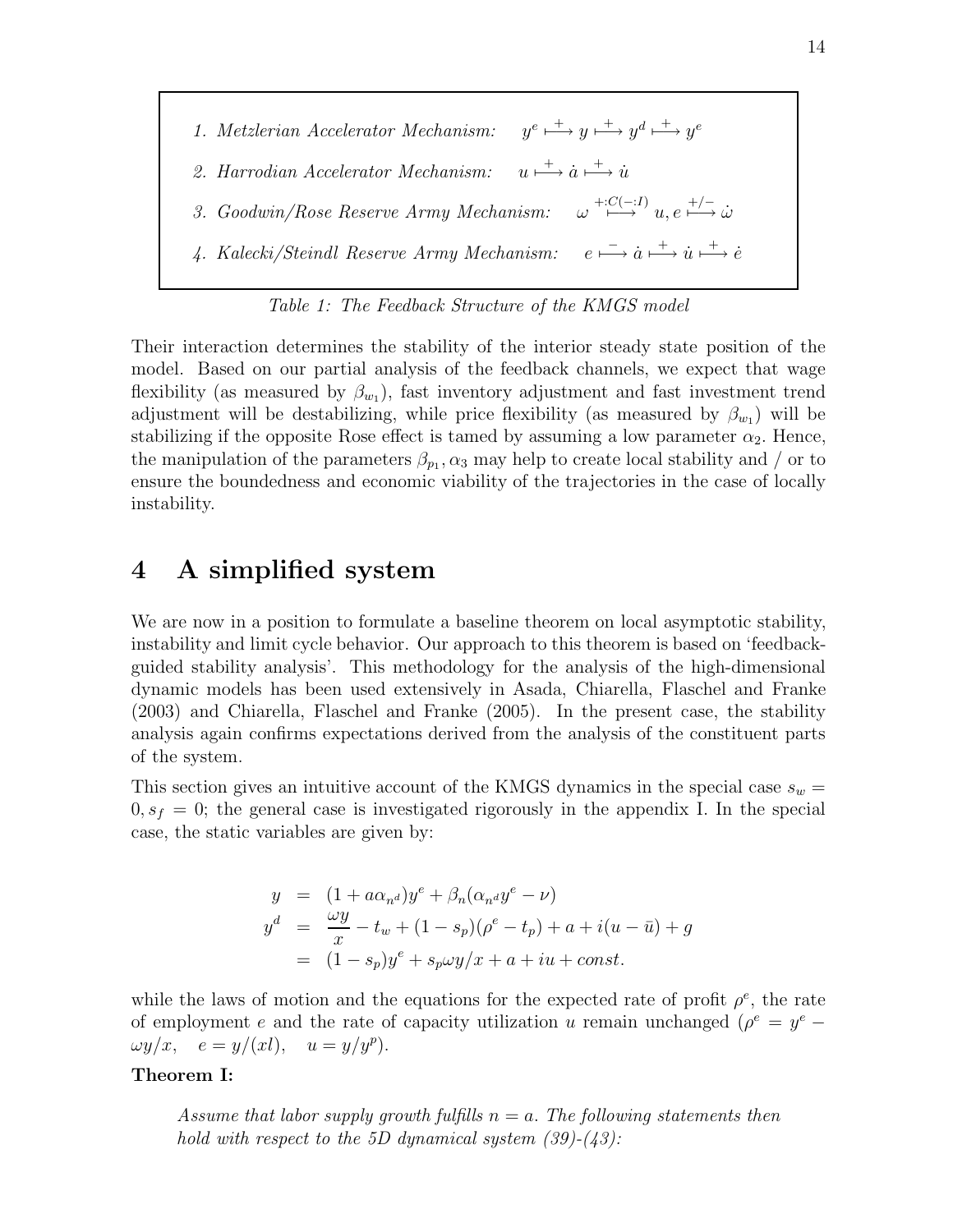1. *There exists a unique interior steady state of the model with*  $\omega_o = \bar{\omega}, e_o = \bar{e}, u_o = \bar{u}$ . *Moreover, this steady state is characterized by*  $y_o = \bar{u}y^p$ ,  $y_o^d = y_o^e = y_o/(1 + a_o\alpha_{n^d})$ ,<br> $y_o = \alpha_{n^d}y_o$  and  $l = y_o/(x_e)$ . Finally, the steady trend component in investment  $\nu_o = \alpha_{n^d} y_o$ , and  $l_o = y_o/(x\bar{e})$ . *Finally, the steady trend component in investment behavior <sup>a</sup>*<sup>o</sup> *is the uniquely determined positive solution of the following quadratic equation, characterizing steady state goods market equilibrium (if the left hand side is larger than the right hand side at*  $a_0 = 0$ .<sup>16</sup>

$$
s_p y_o / (1 + a_o \alpha_{n^d}) = s_p \omega_o y_o / x - t_w - (1 - s_p) t_p + a_o + g.
$$

*This equation implies that the steady state value*  $a<sub>o</sub>$  *of the term a depends positively on capitalists' savings rate, labor and capital productivity and the taxation rates, while it depends negatively on the real wage and the government expenditure ratio g* (assuming in the case of  $s_p, y_o$  that the parameter  $\alpha_{n^d}$  is chosen sufficiently close *to zero).*

- 2. *The determinant of the Jacobian of the 5D dynamics at this steady state is always negative.*
- 3. *Assume that the parameters*  $\beta_{w_1}, \alpha_2, \beta_n$  *are chosen sufficiently small and the parameters*  $\alpha_3$ ,  $\beta_{p_1}$  *sufficiently large. Then: the steady state of the 5D dynamical system is locally asymptotically stable.*
- 4. *On the other hand, if any one of the parameters*  $\beta_{w_1}, \alpha_2, \beta_n$  *become sufficiently large (the latter for β*<sup>y</sup>*<sup>e</sup> sufficiently large), then the equilibrium is locally repelling and the system undergoes a Hopf-bifurcation at an intermediate value of these parameters. In general, stable or unstable limit cycles are then generated close to the bifurcation value.*

<u>Remark:</u> The theorem says that increasing  $\beta_{p_1}, \alpha_3$  is good for economic stability, while  $\alpha_1, \alpha_2$  implement feedback chains (for quantity and real wage adjustment) that imply accelerating subdynamics and endanger the stability of the whole system. Note also that the investment functions (and  $n = a$ ) enforce the steady state value  $\bar{u}$  of *u*, while the steady state values of  $\omega$  and  $e$  are jointly determined by the wage-price spiral and the accumulation trend function. The steady state value of *a* finally follows from the steady-state goods-market equilibrium condition. We conjecture that the steady state will be locally unstable under reasonable assumptions on the parameters of the model, but that an increasing parameter  $\alpha_3$  may bound the dynamics far off the steady state (as will be shown below by way of a numerical example).

#### **Sketch of Proof**:

1. It is easy to show that the steady state value of the variable *a* is determined in the assumed situation by a quadratic function of the following type:

$$
a^2 + const_1 a - const_2 = 0
$$
, const<sub>1</sub>, const<sub>2</sub> > 0.

This quadratic function has exactly one positive and one negative real solution, as is obvious from the sign of its value at  $a = 0$ . Note that the unique positive solution

 $16$ In the opposite case we will have two negative roots, the larger of which may be used to discuss the case of an economy that is contracting in the steady state.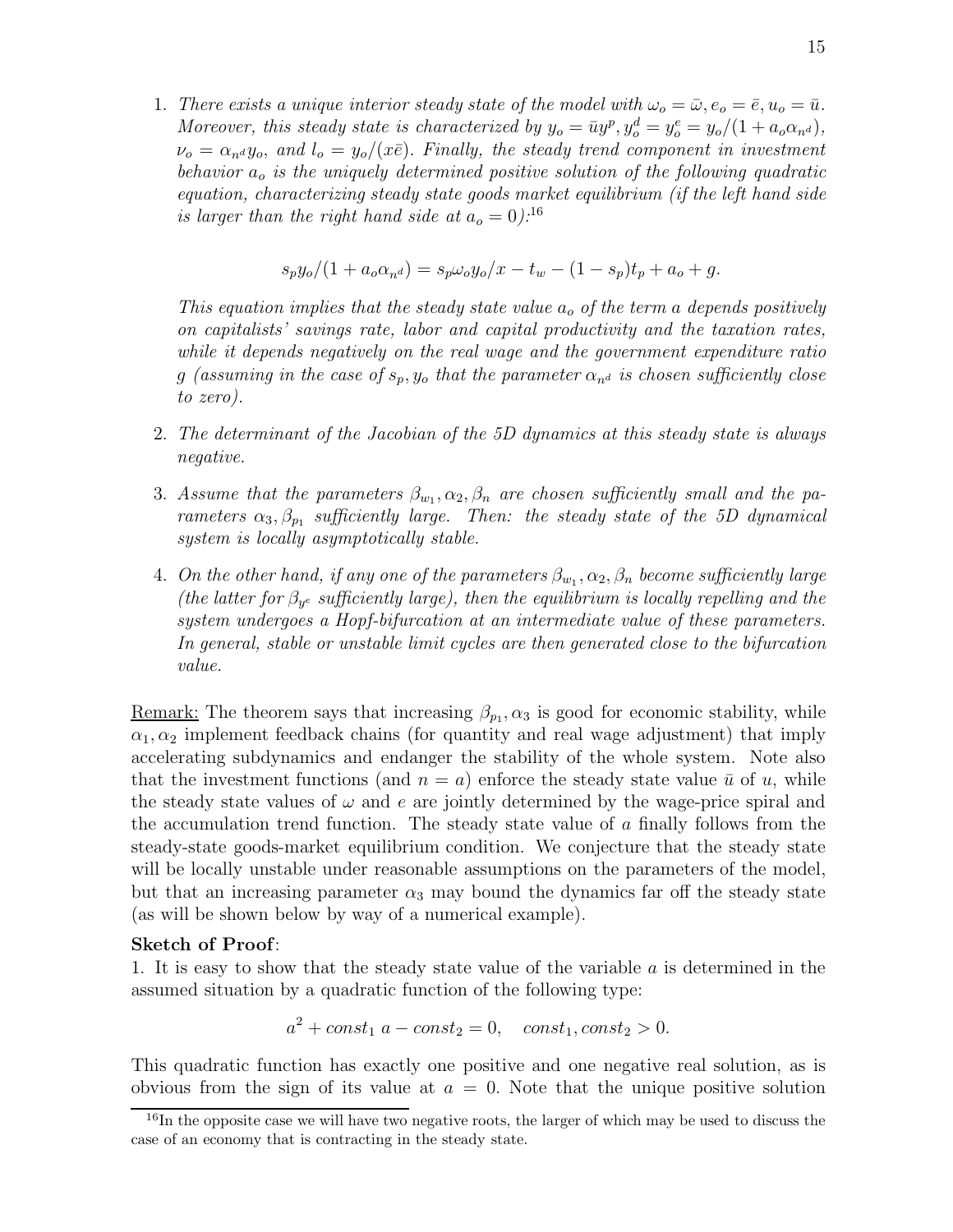of the equation can also be shown to exist by arguing that the left hand side in its original presentation is a set of two hyperbola in *<sup>a</sup>*<sup>o</sup> and the right hand side a 45 degree line. These two curves intersect in the positive quadrant if and only if the 45 degree line starts below the intersection of the right hand hyperbola on the vertical axis. The comparative statics then easily follow from the displacements of the two curves when parameters change.

2. The 5D determinant of the Jacobian of the dynamics at the steady state is easily computed by exploiting (removing) the many linear dependencies that exist in this Jacobian (evaluated at the steady state). This procedure can be applied informally directly on the level of the laws of motion by just removing step by step the reappearing expression from them. So for example, the law of motion for the ratio *l* can be used to remove the effect of capacity utilization from all other laws of motion, of course only in view of the objective of our analysis, i.e., without causing a change in the sign of the determinant of the then established Jacobian (which is thereby altered in their structure considerably). Next the remaining terms in the law of motion for *a* and  $\omega$ , i.e. the influence of  $e, \omega$  on these state variables, can be adjusted in such a way, again satisfying our objective to get a new determinant that has the same sign as before, that only the influence of  $\omega$  remains in the  $\hat{\omega}$  equation and the influence of *e* in the *a* equation, which again restructures the newly obtained Jacobian considerably (without change in sign). The influence of  $\omega$  where it is still present in the other laws of motion can now be suppressed without change in the sign of the considered determinants, and so on. In this way one finally arrives at the following system of differential equation which have been radically simplified and thus have not much in common with the original system, up to the fact that the sign of the determinant of the Jacobian evaluated at the steady state has not been changed through all the manipulations of the laws of motion we have considered:

$$
\dot{y}^{e} = +const \ a
$$

$$
\dot{\nu} = -const \ \nu
$$

$$
\hat{a} = -const \ l
$$

$$
\hat{l} = -const \ y^{e}
$$

$$
\hat{\omega} = -const \ \omega
$$

The determinant of these reduced dynamics is easily shown to be always negative.

3. Based on our partial knowledge of the working of the feedback channels of the 5D dynamics, we choose an independent 4D subsystem of the full 5D dynamics by setting the parameters  $\beta_{w_1}, \beta_n$  equal to zero:

$$
\hat{\omega} = \kappa [-(1 - \kappa_p)\beta_{w_2}(\omega - \bar{\omega})) - (1 - \kappa_w)(\beta_{p_1}(u - \bar{u}) + \beta_{p_2}(\omega - \bar{\omega}))],
$$
  
\n
$$
\dot{y}^e = \beta_{y^e}(y^d - y^e) - i(u - \bar{u})y^e,
$$
  
\n
$$
\hat{a} = \alpha_1(u - \bar{u}) - \alpha_2(\omega - \bar{\omega}) - \alpha_3(y/(xl) - \bar{e}),
$$
  
\n
$$
\hat{l} = -i(u - \bar{u}).
$$

Under the stated conditions on the parameters  $\alpha_2, \alpha_3, \beta_{p_1}$  (which exclude Harrodian instability and Rose type adverse real wage adjustment) one can show that the steady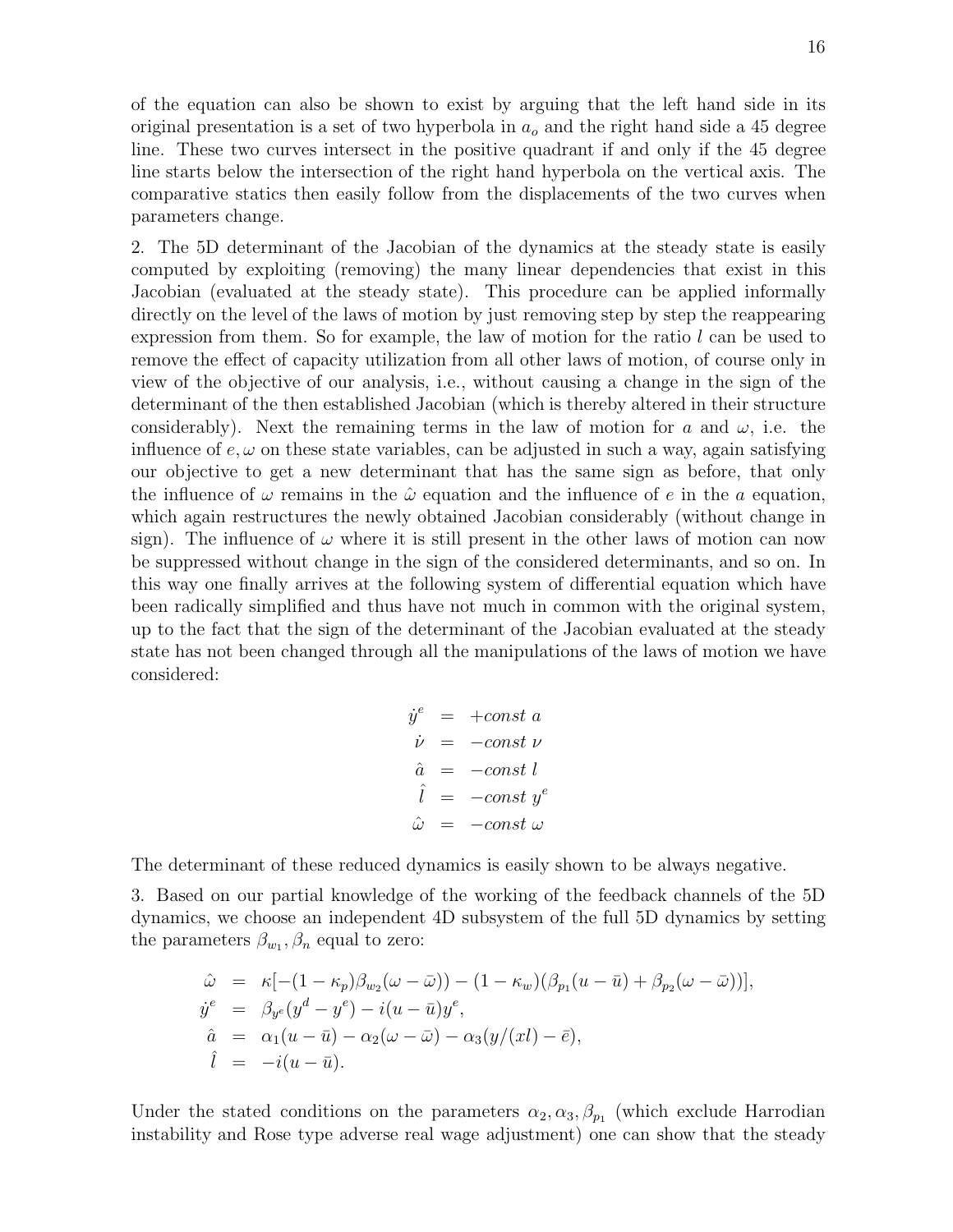state is locally asymptotically stable, i.e., that the coefficients  $a_i, i = 1, \ldots, 4$ , of the Routh - Hurwitz polynomial (the characteristic polynomial of the considered Jacobian matrix) satisfies the conditions:

$$
a_1 > 0, a_2 > 0, a_3 > 0, a_4 > 0, a_1 a_2 - a_3 > 0, (a_1 a_2 - a_3) a_3 - a_1^2 a_4 > 0
$$

This result is obtained by exploiting again the many linear dependencies in the submatrices of the considered Jacobian (evaluated at the steady state) and by making use of the simple form of the aggregate demand function of in theorem I.

Since the full determinant is positive, we know from the continuity properties of eigenvalues that small variations of the parameters  $\beta_{w_1}, \beta_n$  away from zero to positive values will preserve the negative real parts of the 4D subsystem, but push the remaining eigenvalue from zero (since the determinant was zero beforehand) towards a negative value, since the determinant of the Jacobian at the steady state of the enlarged dynamics has been shown to be negative and is the product of the five eigenvalues (four of which have already negative real parts) of the full dynamics.

4. Finally, since the determinant of the full Jacobian is always nonzero, loss of stability can only occur by way of (in general non-degenerate) Hopf-bifurcations (where eigenvalues cross the imaginary axis with a positive speed). To complete the proof, it remains to be shown that the system loses its stability if the parameters considered in assertion 4 of the theorem become sufficiently large. This is shown in the case of the wage adjustment speed in the appendix I to this paper.

### **5 The general 5D KMGS accumulation dynamics**

In the general version of the model the static variables are given by:

$$
y = (1 + n\alpha_{n^d})y^e + \beta_n(\alpha_{n^d}y^e - \nu) \tag{44}
$$

$$
y^{d} = (1 - s_w)(\omega y/x - t_w) + (1 - s_p)(1 - s_f)(\rho^{e} - t_p) + a + i(u - \bar{u}) + g \quad (45)
$$

The laws of motion and the equations for  $\rho^e$ , *e* and *u* are again unchanged.

#### **Theorem II:**

*Assume that n is given by a, that*  $\alpha_1/y^p < \alpha_3/(x l_o)$  *holds and that the parameters*  $\alpha_{n^d}$ , *i*,  $\beta_{w_1}$ ,  $\beta_n$ ,  $\alpha_2$  *are all chosen sufficiently small. Then:* 

*1. There exists a unique interior steady state of the model with*  $\omega_o = \bar{\omega}, e_o =$  $\overline{e}, u_o = \overline{u}$ . Moreover, this steady state is characterized by  $y_o = \overline{u}y^p, y_o^d = y_o^e =$ <br> $y_o^{(1 + p_0)}$ ,  $y_o = \alpha$ ,  $y_e^e$  and  $l = y_e^{(1 + p_0)}$ *y*<sub>o</sub>/(1 + *n* $\alpha_{n^d}$ )*,*  $\nu_o = \alpha_{n^d} y_o^e$  and  $l_o = y_o/(x \bar{e})$ .

2. If  $(1 - (1 - s_p)(1 - s_f))y_o/(1 + a_o\alpha_n^d) > (1 - s_w)(\omega_o y_o/x - t_w) - (1 - s_w)(1 - s_p)(1 - s_p^d)$  $(s_p)((1-s_f)\omega_o y_o/x + t_p) + a_o + g$  for  $\alpha_0 = 0$ , the steady state component *in investment behavior <sup>a</sup>*<sup>o</sup> *is the uniquely determined positive solution of the following equation, characterizing steady state goods market equilibrium:*

$$
(1-(1-s_p)(1-s_f))y_o/(1+a_o\alpha_{n^d}) = (1-s_w)(\omega_o y_o/x-t_w) - (1-s_p)((1-s_f)\omega_o y_o/x+t_p) + a_o + g.
$$

*3. The steady state solution of the extended dynamics again fulfills the stability assertions 2. – 4. made in theorem I in the preceding section.*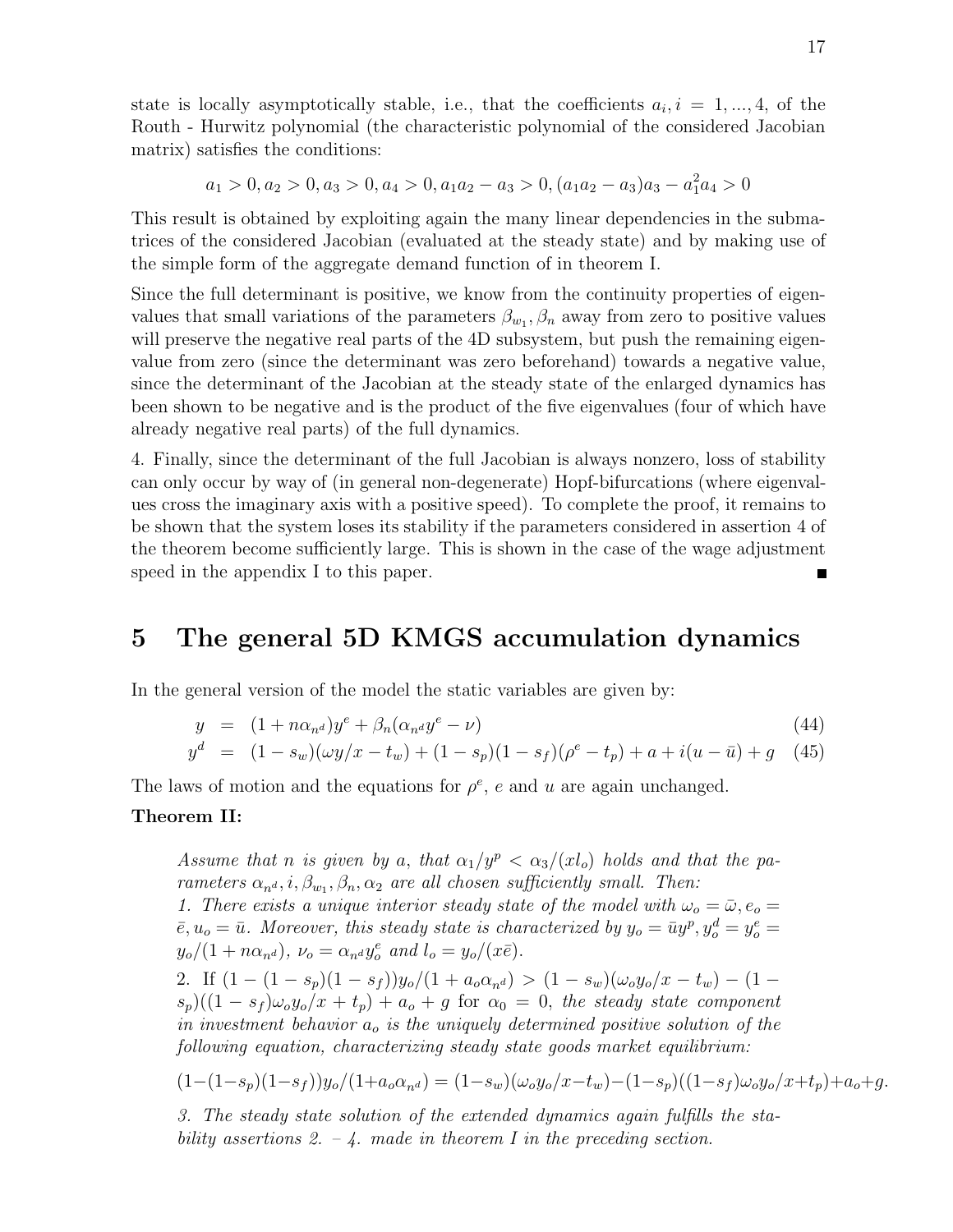#### **Proof**: The proof of this theorem is provided in the appendix I of this paper.

Note that the last equation is again a quadratic equation to be solved for the positive value of  $a_o$  and that its solution must be used to determine  $y_o^e$  and  $\rho_o^e = y_o^e - \omega_o y_o/x$ .<br>Note also that a unique positive solution for a under the stated condition will always Note also that a unique positive solution for *<sup>a</sup>*<sup>o</sup> under the stated condition will always exist, since the left hand side is again composed of two hyperbolas in *<sup>a</sup>*<sup>o</sup> and the right hand side a 45 degree line in this variable (which starts below the intersection of the right hand hyperbola with the vertical axis under the assumed circumstances). Note finally however that  $a<sub>o</sub>$  will not be positive otherwise, that is the stated condition is also a necessary one for positive steady growth. The dynamics are well defined from the economic perspective as long as  $y^e, y^d, \nu$  stay positive.



*Figure 1: Eigenvalue diagrams (maximum real part) for selected parameters of the model.*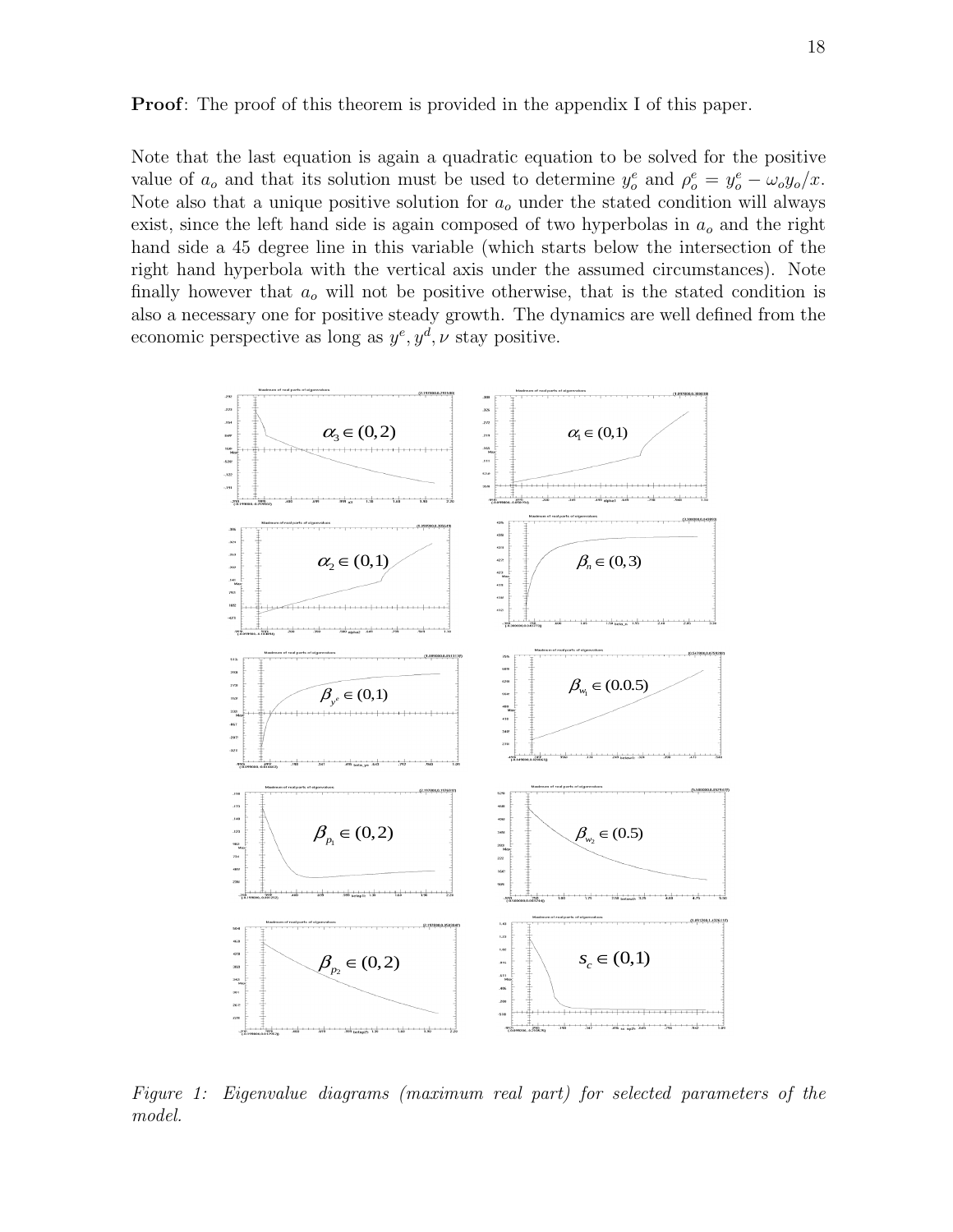Though intrinsically nonlinear, the above 5D growth dynamics are generally too weakly nonlinear to guarantee the boundedness of trajectories when the steady state is locally unstable. Indeed, the eigenvalue diagrams shown in figure 1 (and also simple simulation runs of the dynamics not shown) by and large suggest that destabilizing forces can easily become very strong.<sup>17</sup> When this happens, the viability of the dynamics is quickly lost as the motions then violate economic boundary conditions or even lead to a sudden breakdown of the economy. The eigenvalue diagrams also illustrate the feedback mechanisms discussed in the preceding section and the partial stabilizing or destabilizing reaction patterns they imply. Top-left in figure 1, for example, we see how the maximum real part of eigenvalues behaves when the parameter  $\alpha_3$ , characterizing the strength of the Steindlian reserve army mechanism, is increased (all other parameters held constant). We see that the system is unstable if this influence is totally neglected, but is rapidly undergoing a Hopf-bifurcation towards stability as this parameter is increased. For the given baseline set of parameter values, moreover,  $a_3$  is the only parameter for which a sufficient increase is capable of enforcing local asymptotic stability.

Price flexibility with respect to demand pressure and the Blanchard and Katz (1999) error correction mechanism in the wage and price Phillips curve reduce the explosiveness of the dynamics when increased, but cannot – given the other benchmark parameters – enforce the local asymptotic stability over the ranges shown in figure 1 (indeed, if increased beyond a certain point, a further increase in price flexibility may become destabilizing again, via effects on investment behavior as compared to the wage-led situation in consumption demand). As expected from our analysis of the adjustment processes, we see increasing instability if the parameters  $\beta_n$  ( $\beta_{\nu^e}$ ), or  $\alpha_1$  are increased. In the numerical example we also find that an increase in  $\alpha_2$ , characterizing the negative influence of real wages on trend accumulation, contributes to instability because an increase in this parameter can make the economy profit-led in the medium them. Although this effect is working with a delay, it may give price flexibility a destabilizing role if it becomes sufficiently pronounced. Finally, wage flexibility with respect to demand pressure on the market for goods is  $-$  as expected  $-$  destabilizing.

Overall, the example shows that most of the parameters that could be expected to enforce asymptotic stability may fail to establish this aim. The exception is the Metzlerian process as characterized by  $\beta_{y^e}$  and the parameter  $\alpha_2$  where local asymptotic stability is obtained when these adjustment speeds are chosen sufficiently small. Simple phase plot simulations (not shown) also suggest rapidly increasing amplitudes in the observed fluctuations that lead to the violation of economic nonnegativity constraints even for small deviations of the parameters from the Hopf Bifurcation point where the system loses its local asymptotic stability. Thus, extrinsic or behavioral nonlinearities may have to be added in order to ensure boundedness of the trajectories over longer time periods. In this respect increases in the value of  $\alpha_3$  may be the decisive mechanism to provide boundedness when the economy departs significantly from its steady state position.

<sup>&</sup>lt;sup>17</sup>The parameters used in these eigenvalue calculations are  $(s_w, t_w, s_f = 0)$ :  $\beta_{w_{1,2}} = 0.2, 0.2, \beta_{p_{1,2}} = 0$ 0.2, 0.2,  $\alpha_1 = 0.1 \ \alpha_2 = 0.1$ ,  $\alpha_3 = 0.5$ ,  $i = 0.2$ ,  $\alpha_{n^d} = 0.1$ ,  $\beta_n = 0.1$ ,  $\beta_{y^e} = 0.5$ ,  $\kappa_{w,p} = 0.5$ , 0.5,  $y^p = 1$ ,  $x = 2$ *,*  $s_p = 0.8$ *,*  $t_p = 0.2$ *,*  $g = 0.2$ *,*  $\bar{e}$ *,*  $\bar{u} = 1$ *,*  $\bar{\omega} = 1$ *.* At this baseline parameter set the steady state is not locally asymptotically stable (otherwise all eigenvalue calculations would exhibit sections with negative values), i.e., the eigenvalue plots in figure 1 test which parameters may enforce local asymptotic stability and which ones cannot or even make the situation worse.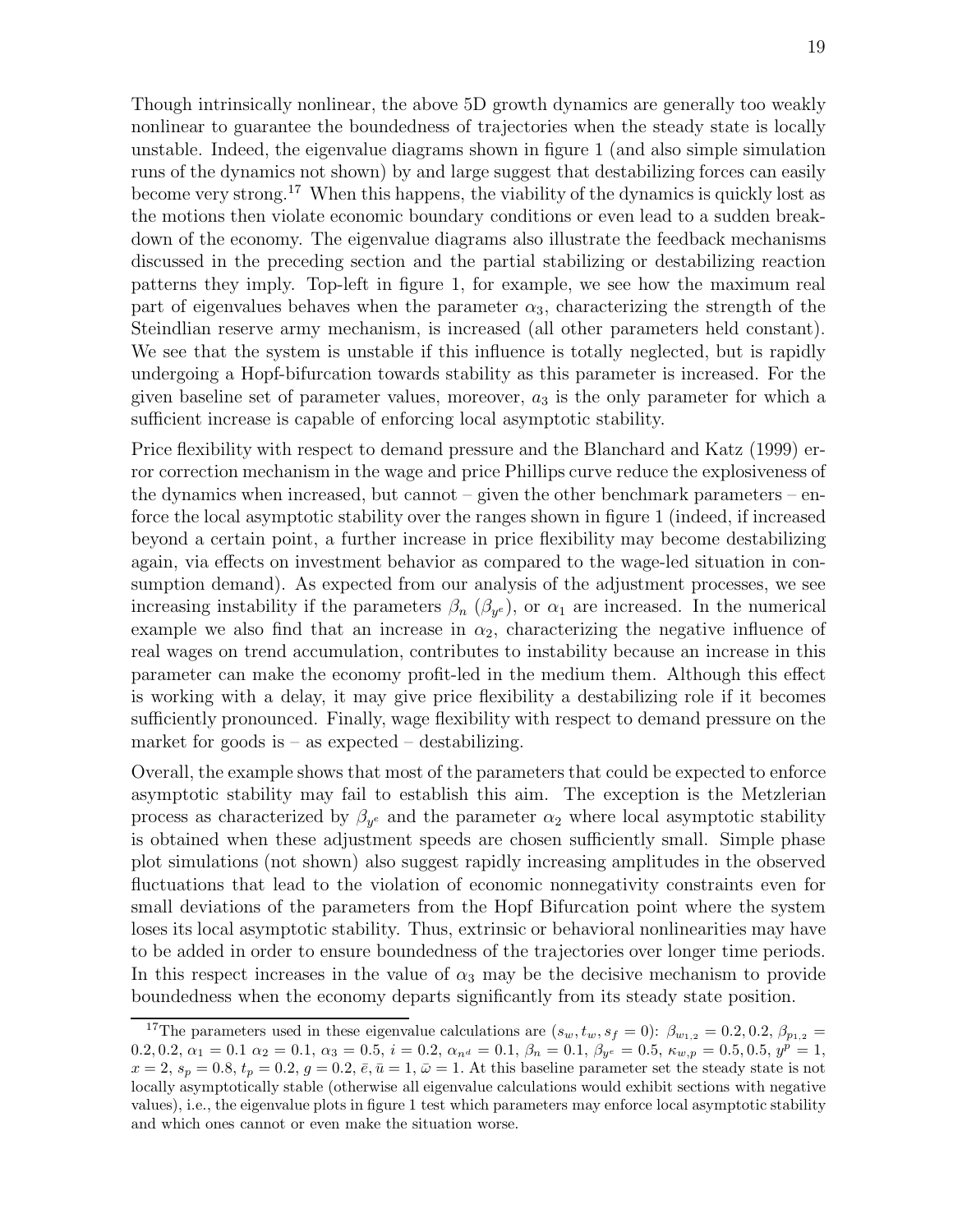

*Figure 2: Bounded irregular dynamics through increasing strength of the employment effect on trend accumulation (parameters as before, except*  $\alpha_3$  *which is* 0.1 *now at the steady state.)*

In figure 2 we have therefore added to the dynamics a nonlinearity with respect to the term  $\alpha_3(e - \bar{e})$  in the accumulation function. We now assume that  $\alpha_3$  is an increasing function of *e* of the form  $\alpha_3(e) = \bar{\alpha}_3 e^b$ ,  $b > 1$  to the right of the steady state level  $\bar{e} = 1$ , <sup>18</sup> which is not necessarily a strong nonlinearity, depending on the choice of the parameter *b*. Thus, the value of  $\alpha_3$  now increases as the employment rate approaches the full employment ceiling (no longer explicitly specified), while to the left of the steady state  $\alpha_3 = \bar{\alpha}_3$  is constant. This formulation captures the Kaleckian idea that 'bosses do not like full employment' in a simple way. We conjecture that this behavioral nonlinearity is sufficient to tame the strongly explosive nature of the 5D dynamics if the parameter *b* is chosen sufficiently large. Figure 2 shows that this is indeed the case. Note that the model tends to produce only long-phased cyclical fluctuations. This is to be expected since all parameters are kept time-invariant and since the stabilizing nonlinearity only affects the slow moving trend term in the accumulation function, and because the Metzlerian dynamics is weak in the considered numerical example.

<sup>&</sup>lt;sup>18</sup>In our numerical example we have renormalized for expositional simplicity the steady state rate of employment such that  $\bar{e} = 1$  is now the benchmark for accelerating wage inflation, see the preceding footnote.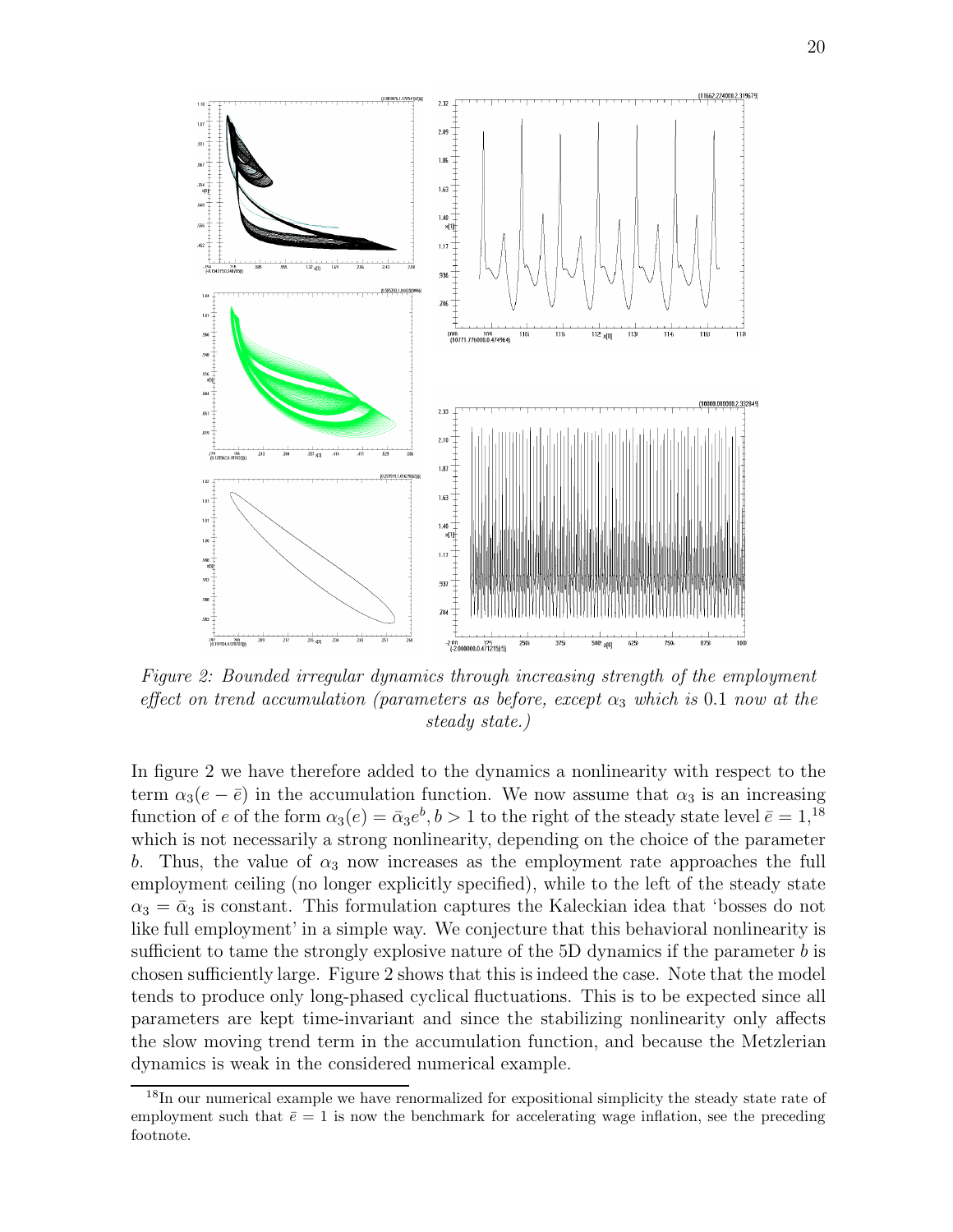The diagrams on the left hand side of figure 2 show the projection into the *a, ω*−plane of the attractor generated by the simulations of the KMGS dynamics. Top-left we employ the function  $0.1e^5$  to the right of the steady state rate of employment 1. In the middle we have changed the parameter *b* to the value 14*,* and the diagram at the bottom left is based on  $\alpha_3 = 0.43e^7$ . The diagram shows that less tension around the steady state (case 3) produces a simple limit cycle. Stronger centrifugal forces around the steady state (case 2) require a much stronger nonlinearity in order to generate this result  $(b = 20)$ , while a weak nonlinearity leads to complicated fluctuations around the steady state as shown in case 2. In case 1 finally we have decreased the slope of the nonlinearity even more. In this case the tension between local repellers and the global stabilizer increases and leads to even more irregularity in the fluctuations, as is further exemplified for this first case on the right hand side of figure 2 (for a simulation run of 900 years and ten thousand years, respectively, with expected sales per unit of capital on the vertical axis). In this case we have a succession of smaller and larger cycles, each about 60 years long. These results are quite intuitive. Economies with a large  $\bar{\alpha}_3$ -value at the steady state need less nonlinearity in this function and are less volatile in amplitudes than economies with strong centrifugal forces around the steady state. These latter economies are tamed through stronger nonlinearities in the  $e^b$  function.

All phase plots share a common feature. They show a largely negative relationship between the trend growth of the capital stock and the real wage. The relation is almost linear when local instability is relatively weak but becomes nonlinear when the local tensions increase (by a decrease of the parameter in front of the  $e<sup>b</sup>$  function.

It should be noted, finally, that we did not impose supply bottlenecks with respect to labor or capital on the shown trajectories. Thus, implicitly it is assumed that capacity ceilings are absent, despite the large fluctuations in the sales-capital ratio. The additions of such ceilings and the treatment of quantity rationing and implied nonlinearities for wage and price adjustments are not the subject of this paper; see Chiarella, Flaschel, Groh and Semmler (2000, Ch.5) on this matter.

## **6 Conclusions**

In this paper we have combined elements of the Steindlian models of prosperity and stagnation in Flaschel and Skott with the KMG framework developed by Chiarella and Flaschel. The resulting KMGS model leads to significant modifications of the feedback structure of the KMG approach, and our analysis has focused on the real wage channel, two reserve army mechanisms and two quantity accelerator processes of Metzlerian and Harrodian type. The short-term Metzlerian mechanism, however, was not at the center of interest; it was but used for consistency reasons in the place of an incomplete, but simpler dynamic multiplier process.

We obtained local asymptotic stability of the steady state when – broadly speaking – inventory adjustments and the wage-spiral were sufficiently sluggish and the Kaleckian/Steindl reserve army mechanism operated with sufficient strength close to the steady state. These conditions, however, are unlikely to be met; the wage-price spiral may be destabilizing close to the steady state and the negative employment effect on trend in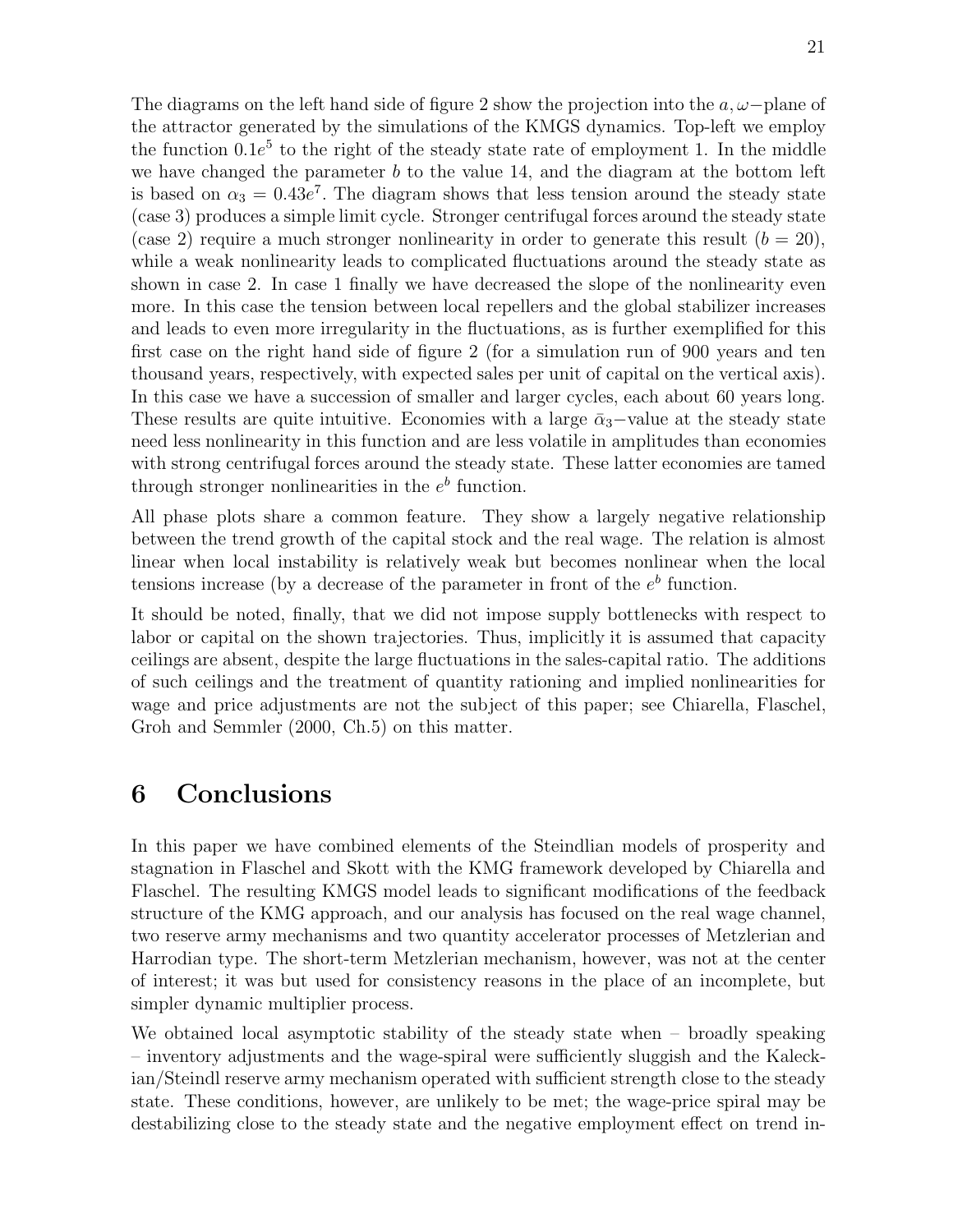vestment may be weak. Thus, the more interesting case is one of local instability. We have shown by means of numerical simulations that in this case of local instability the economy may exhibit long waves of prosperity and stagnation if the Kalecki/Steindl reserve army mechanism becomes dominant close to full employment.

The KMGS model has obvious weaknesses and limitations in its present form. One problem concerns the specification of the growth of the labor supply. The endogeneity of this growth rate is justifiable, both theoretically and empirically, but our specification is less than satisfactory. It has the virtue of tractability and we have some confidence that many of the qualitative properties of the system may be robust to more satisfactory specifications. This conjecture, however, still has to be checked in future work. Another weakness of the model is the near-exclusive focus on real dynamics. The realrate-of-interest channel, for instance, was excluded by assumption. The model should be extended to include greater interaction between real and financial variables. The financial side, moreover, should go beyond the simple Hicksian LM extension of the original KMG approach of Chiarella et al. This extension, again, is a topic for future research.

## **References**

- [1] Asada, T., Chiarella, C., Flaschel, P. and R. Franke (2003): *Open Economy Macrodynamics. An Integrated Disequilibrium Approach* Berlin: Springer Verlag.
- [2] Asada T. and H. Yoshida (2003) "Coefficient Criterion for Four-dimensional Hopf Bifurcations : A Complete Mathematical Characterization and Applications to Economic Dynamics". *Chaos, Solitons and Fractals*, 18, 525 – 536.
- [3] Blanchard, O. and X. Katz (1999): Wage dynamics. Reconciling theory and evidence. *American Economic Review. Papers and Proceedings*, 69 – 74.
- [4] Chiarella, C. and P. Flaschel (2000): *The Dynamics of Keynesian Monetary Growth: Macro Foundations*. Cambridge, UK: Cambridge University Press.
- [5] Chiarella, C., Flaschel, P. and R. Franke (2005): *Foundations for a Disequilibrium Theory of the Business Cycle. Qualitative Analysis and Quantitative Assessment*. Cambridge, UK: Cambridge University Press, to appear.
- [6] Chiarella, C., Flaschel, P., Groh, G. and W. Semmler (2000): *Disequilibrium, Growth and Labor Market Dynamics. Macro Perspectives.* Heidelberg: Springer Verlag.
- [7] Flaschel, P. and H.-M. Krolzig (2004): Wage and price Phillips curves. An empirical analysis of destabilizing wage-price spirals. Working paper: Oxford University.
- [8] FLASCHEL, P. and P. SKOTT (2005): Steindlian models of growth and stagnation. *Metroeconomica*, to appear
- [9] Kalecki, M (1943) Political aspects of full employment. Reprinted in M. Kalecki, *Selected essays on the dynamics of the capitalist economy*, Cambridge: Cambridge University Press, 1971.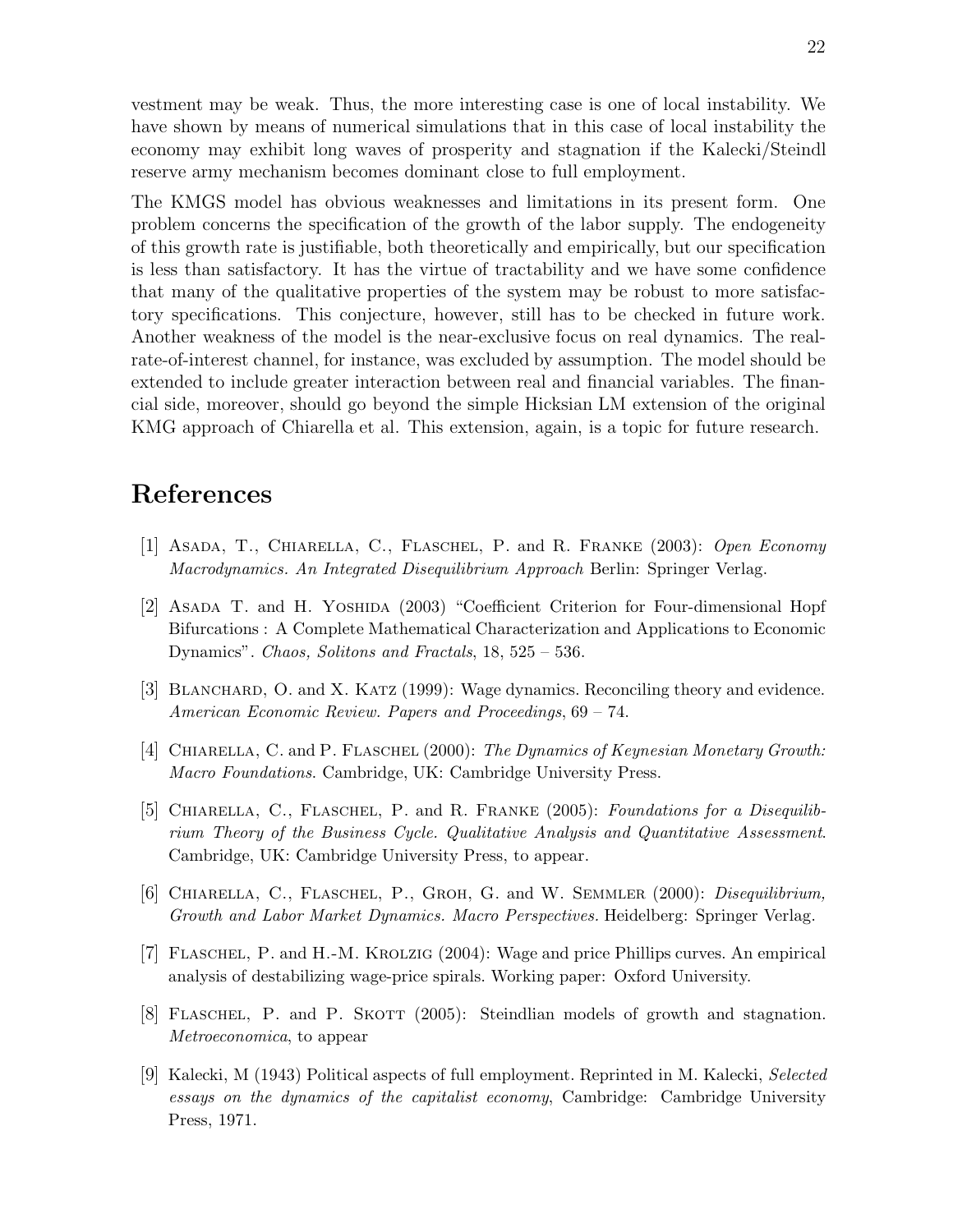- [10] Köper, C. and Flaschel, P. (2000) Real-financial interaction. A Keynes-Metzler-Goodwin portfolio approach. Working Paper: Bielefeld University.
- [11] Marglin, S.A. and Bhaduri, A. (1990) Profit squeeze and Keynesian theory. In S.A. Marglin and J.B. Schor (eds) *The golden age of capitalism*, Oxford: Clarendon Press.
- [12] Rødseth, A. (2000): *Open Economy Macroeconomics.* Cambridge, UK: Cambridge University Press.
- [13] Rose, H. (1967): On the non-linear theory of the employment cycle. *Review of Economic Studies*, 34, 153-173.
- [14] Sargent, T. (1987): *Macroeconomic Theory.* New York: Academic Press.
- [15] Skott, P. (1989a) *Conflict and effective demand in economic growth*. Cambridge: Cambridge University Press.
- [16] Skott, P. (1989b) Effective demand, class struggle and cyclical growth. *International Economic Review*, 30, 231-247.
- [17] Steindl, J. (1979) Stagnation theory and stagnation policy. *Cambridge Journal of Economics*, 3, 1-14.

#### **Notation**

The KMGS model of this paper is based on the following macroeconomic notation: w

| Y                     | Output                                               |
|-----------------------|------------------------------------------------------|
| $Y^d$                 | Aggregate demand $C + I + \delta K + G$              |
| $Y^e$                 | Expected aggregate demand                            |
| N                     | Stock of inventories                                 |
| $N^d$                 | Desired stock of inventories                         |
| $\mathcal{I}$         | Desired inventory investment                         |
| $L^d$                 | Level of employment                                  |
| $\cal C$              | Consumption                                          |
| $\overline{I}$        | Fixed business investment                            |
| $I^a$                 | Actual total investment $= I + N$ total investment)  |
| $\boldsymbol{r}$      | Nominal rate of interest (price of bonds $p_b = 1$ ) |
| $p_e$                 | Price of Equities                                    |
| $S_p = S_w + S_p$     | Private savings                                      |
| $S_f$                 | Savings of firms $(= Y_f$ , the income of firms)     |
| $S_q$                 | Government savings                                   |
| $S = S_p + S_f + S_g$ | Total savings                                        |
| $T=T_w+T_p$           | Real taxes                                           |
| G                     | Government expenditure                               |
| $\rho, \rho^e$        | Rate of profit, Expected rate of profit              |
| $e = L^d/L$           | Rate of employment                                   |
| $Y^p$                 | Potential output                                     |
| $u = Y/Y^p$           | Rate of capacity utilization                         |
| К                     | Capital stock                                        |
|                       |                                                      |

A. Statically or dynamically endogenous variables: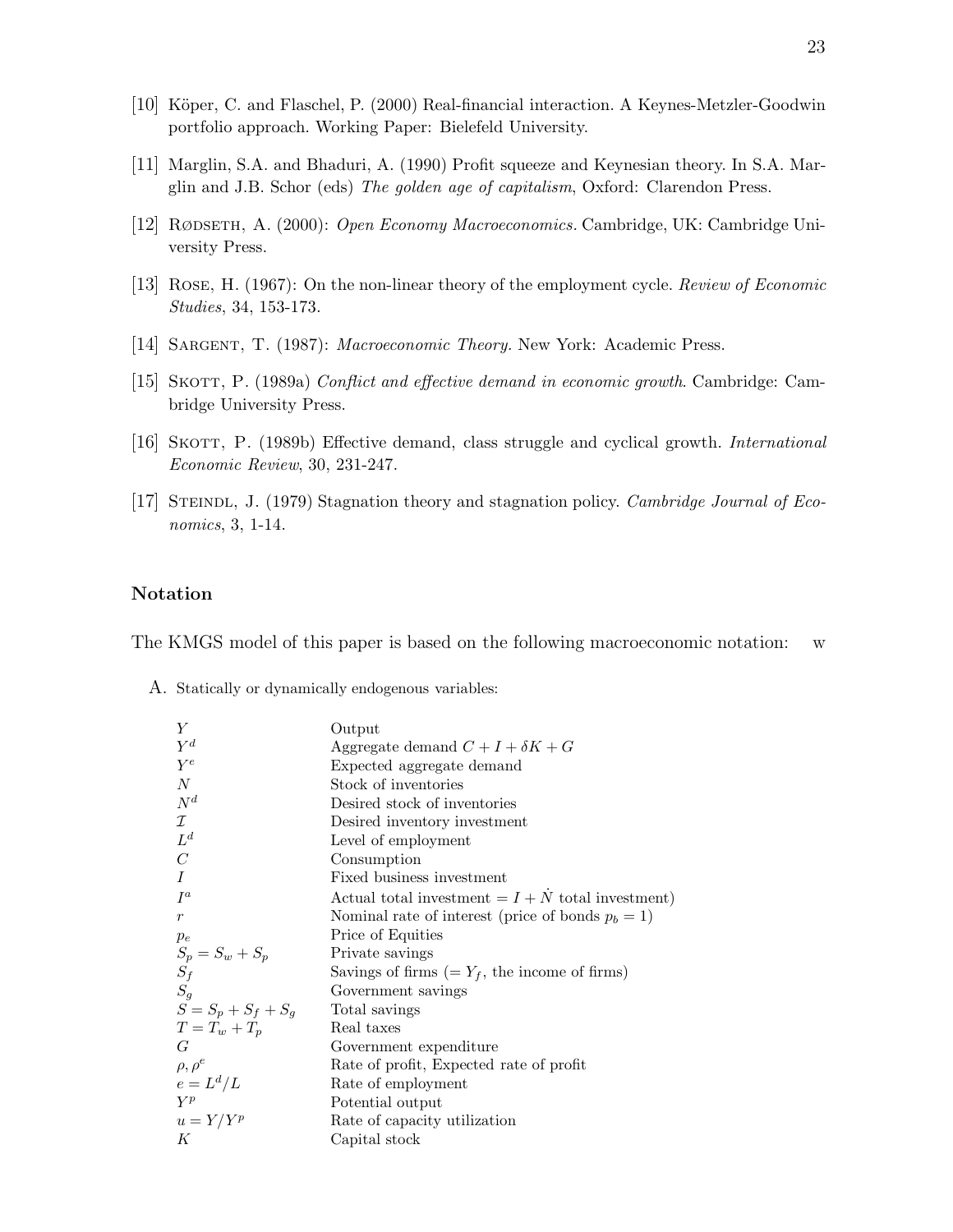| w                | Nominal wages                                                |
|------------------|--------------------------------------------------------------|
| $\boldsymbol{p}$ | Price level                                                  |
| $\hat{p}^c$      | Inflationary climate (medium-run expectations)               |
| $\overline{M}$   | Money supply (index d: demand)                               |
| L                | Normal labor supply                                          |
| $B=B_w+B_p$      | Bonds (index d: demand)                                      |
| E                | Equities (index d: demand)                                   |
| W                | Real Wealth                                                  |
| $\omega = w/p$   | Real wage $(u = \omega/x$ the wage share)                    |
| $\nu = N/K$      | Inventory-capital ratio                                      |
| $y = Y/K$        | Output capital ratio                                         |
| $\alpha$         | Trend or investment climate component in investment behavior |
| $n = a$          | Endogenous natural growth                                    |
|                  |                                                              |

#### B. Parameters

| $\bar{e}$                      | 1. NAIRU-type normal utilization rate concept (of labor)              |
|--------------------------------|-----------------------------------------------------------------------|
| $\bar{u}$                      | NAIRU-type utilization rate of the capital stock concept (of capital) |
| $\dot{i}$                      | Investment parameter                                                  |
| $h_1$                          | Money demand parameter                                                |
| $\beta_{w_1}, \beta_{w_2}$     | Wage adjustment parameters                                            |
| $\beta_{p_1}, \beta_{p_2}$     | Price adjustment parameters                                           |
| $\beta_{p^c}$                  | Inflationary expectations adjustment parameter                        |
| $\alpha_{n^d}$                 | Desired Inventory output ratio                                        |
| $\beta_n$                      | Inventory adjustment parameter                                        |
| $\beta_{y^e}$                  | Demand expectations adjustment parameter                              |
| $\kappa_w, \kappa_p$           | Weights for short- and medium-run inflation                           |
| $\kappa$                       | $=(1 - \kappa_w \kappa_p)^{-1}$                                       |
| $y^p$                          | Potential output–capital ratio ( $\neq y$ , the actual ratio)         |
| $\boldsymbol{x}$               | Output-labor ratio                                                    |
| $\mathfrak{g}$                 | Government expenditures per unit of capital                           |
| $s_p$                          | Savings-ratio (out of profits and interest)                           |
| $s_w$                          | Savings-ratio (out of wages and interest)                             |
| $s_f$                          | Savings-ratio of firms (out of expected profits)                      |
| b                              | Nonlinearity parameter in the numerical simulations                   |
| $t_p$                          | Tax to capital ratio of workers (net of interest)                     |
| $t_w$                          | Tax to capital ratio of asset holders (net of interest)               |
| $\alpha_1, \alpha_2, \alpha_3$ | Parameters of the trend investment function                           |
| $\bar{\omega}$                 | target real wage of firms                                             |
|                                |                                                                       |

#### C. Mathematical notation

| $\dot{x}$          | Time derivative of a variable $x$   |
|--------------------|-------------------------------------|
| Îτ                 | Growth rate of $x$                  |
| $x', x_w$          | Total and partial derivatives       |
| $x_o, etc.$        | Steady state values                 |
| $y = Y/K, etc.$    | Real variables in intensive form    |
| $m = M/(pK), etc.$ | Nominal variables in intensive form |
|                    |                                     |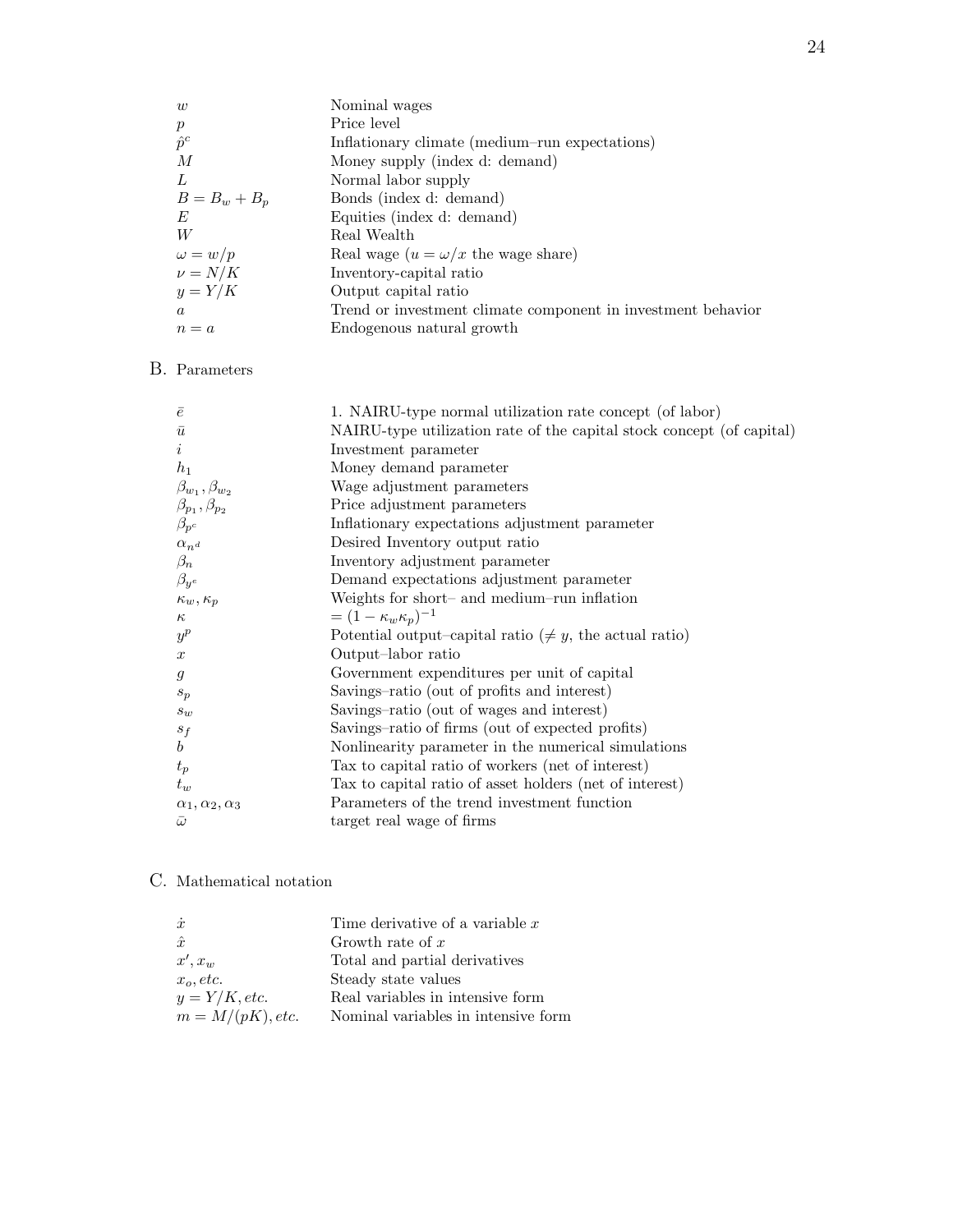#### **Appendix I: Proof of Theorem II**

In this appendix we provide a rigoros and detailed proof of Theorem II considered in section 5 of the paper. In accordance with the Post-Keynesian or Kaleckian-Kaldorian macroeconomic tradition we start from the basic assumptions on differential saving habits.

## **Assumption 1:**  $0 \le s_w < s_p \le 1$ ,  $0 \le s_f \le 1$

Under this assumption, we have

$$
s_p(1 - s_f) + s_f - s_w = (s_p - s_w) + s_f(1 - s_p) > 0. \tag{A1}
$$

In this case, equations (44) and (45) in section 5 give rise to:

$$
y = (1 + a\alpha_n y)e^e + \beta_n(\alpha_n y e^e - \nu) \equiv y(ye^e, \nu, a); \qquad (A2)
$$
  
\n
$$
y_{ye} = 1 + (a + \beta_n)\alpha_n a > 0, \qquad y_{\nu} = -\beta_n < 0, \qquad y_a = \alpha_n y e > 0
$$
  
\n
$$
y_a = (1 - s_p)(1 - s_f)y^e + \{s_p(1 - s_f) + s_f - s_w\} \{\omega y(ye^e, \nu, a)/x\} + a
$$
  
\n
$$
+ i\{y(ye^e, \nu, a)/y^p - \bar{u}\} + \gamma \equiv y^d(ye^e, \nu, a, \omega); \qquad y_{ye}^d = (1 - s_p)(1 - s_f) + [\{s_p(1 - s_f) + s_f - s_w\}\omega/x + i/y^p]\{1 + (a + \beta_n)\alpha_n a\} > 0, \qquad y_{\nu}^d = -[\{s_p(1 - s_f) + s_f - s_w\}\omega/x + i/y^p]\alpha_n a y^e > 0, \qquad y_{\omega}^d = 1 + [\{s_p(1 - s_f) + s_f - s_w\}\omega/x + i/y^p]\alpha_n a y^e > 0, \qquad y_{\omega}^d = \{s_p(1 - s_f) + s_f - s_w\}y(ye^e, \nu, a)/x > 0
$$
\n(21)

where  $y_{y^e} = \partial y / \partial y^e$ ,  $y_{\nu} = \partial y / \partial \nu$  etc.

Substituting  $(A2)$  and  $(A3)$  into the equations  $(39) - (43)$  in the text, we obtain the following nonlinear five-dimensional system of differential equations.

$$
(i) \quad \dot{y}^e = \beta_{y^e} \{ y^d(y^e, \nu, a, \omega) - y^e \} - i \{ y(y^e, \nu, a) / y^p - \bar{u} \} y^e \equiv F_1(y^e, \nu, a, \omega)
$$
\n
$$
(ii) \quad \dot{\nu} = y(y^e, \nu, a) - y^e - [i \{ y(y^e, \nu, a) / y^p - \bar{u} \} + a] \nu \equiv F_2(y^e, \nu, a)
$$
\n
$$
(iii) \quad \dot{a} = a[\alpha_1 \{ y(y^e, \nu, a) / y^p - \bar{u} \} - \alpha_2(\omega - \bar{\omega}) - \alpha_3 \{ y(y^e, \nu, a) / (xl) - \bar{e} \}], \quad \equiv F_3(y^e, \nu, a, \omega, l)
$$
\n
$$
(iv) \quad \dot{\omega} = \kappa \omega [(1 - \kappa_p) \{ \beta_{w_1} ( y(y^e, \nu, a) / (xl) - \bar{e} \} - \beta_{w_2}(\omega - \bar{\omega}) \}
$$
\n
$$
(1 - \kappa_p) [\beta_{w_1} ( y(y^e, \nu, a) / (xl) - \bar{e}] + \beta_{w_2}(\omega - \bar{\omega}) ]] = F_3(y^e, \nu, a, \omega, l)
$$

$$
-(1 - \kappa_w)\{\beta_{p1}(y(y^e, \nu, a)/y^p - \bar{u}) + \beta_{p2}(\omega - \bar{\omega})\}], \quad \equiv F_4(y^e, \nu, a, \omega, l)
$$
  
(v)  $\dot{l} = -li\{y(y^e, \nu, a)/y^p - \bar{u}\} \equiv F_5(y^e, \nu, a, l)$  (A4)  
where  $i \ge 0$ , and the case of  $i = 0$  corresponds to the case of the degaporated four dimensional

where  $i \ge 0$ , and the case of  $i = 0$  corresponds to the case of the degenerated four-dimensional cyntens with  $l = l$ . system with  $l \equiv l_0$ .

We can easily show that there exists a unique interior steady state which satisfies the following conditions ( cf. also **Theorem II** in the text ).

$$
y^d(y^e, \nu, a, \omega) = y^e, \quad y(y^e, \nu, a)/y^p = \bar{u}, \quad y^e = y(y^e, \nu, a) + a\nu, \omega = \bar{\omega}, \quad y(y^e, \nu, a)/(xl) = \bar{e}
$$
\n(A5)

Next, let us investigate the local stability of the equilibrium point ( interior steady state ) in the special case of  $i = 0$ . We can write the Jacobian matrix of the system which is evaluated at the equilibrium point as follows.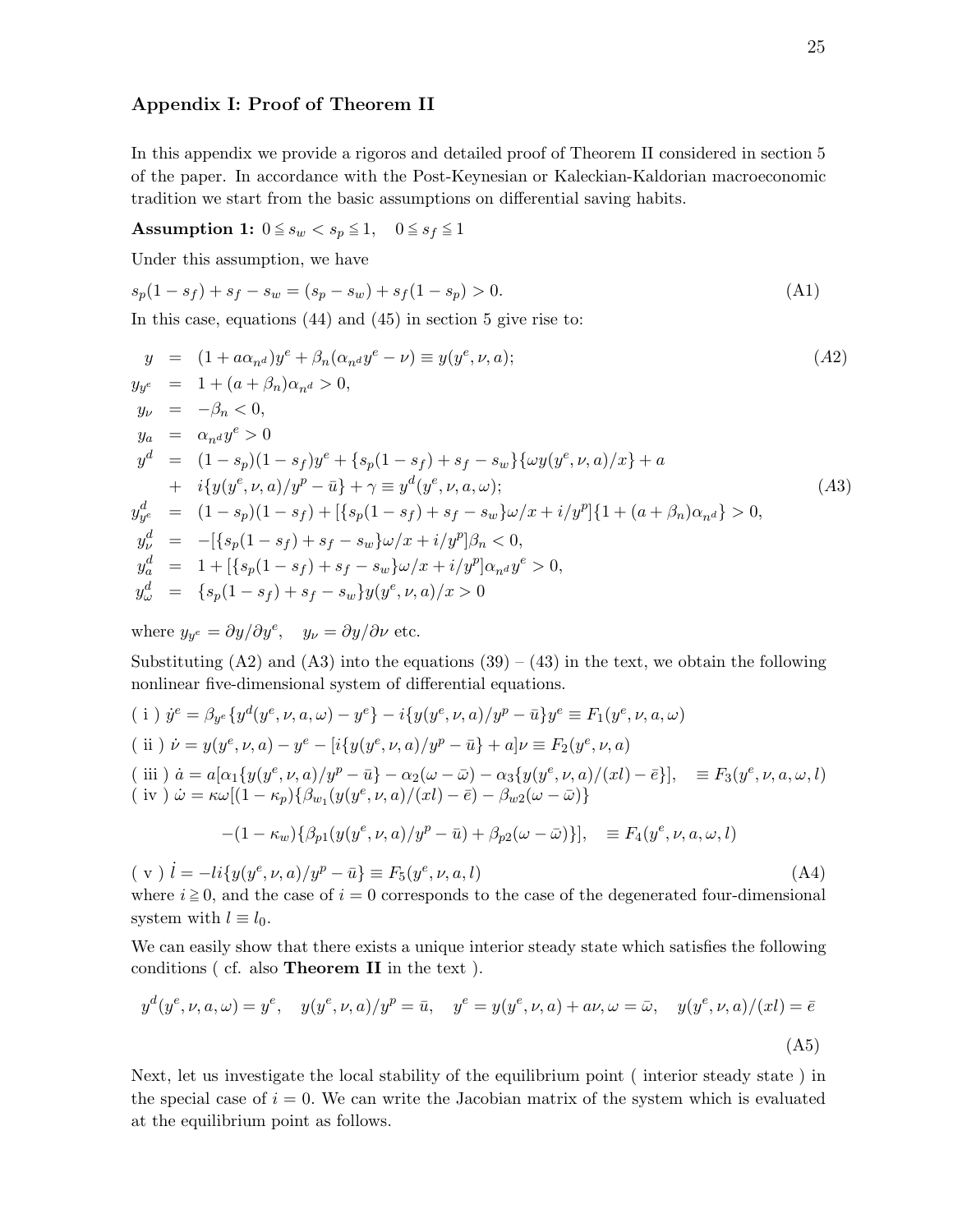$$
J = \begin{bmatrix} F_{11} & F_{12} & F_{13} & F_{14} \\ F_{21} & F_{22} & F_{23} & 0 \\ F_{31} & F_{32} & F_{33} & F_{34} \\ F_{41} & F_{42} & F_{43} & F_{44} \end{bmatrix}
$$
(A6)

where

$$
F_{11} = \beta_{y^{e}}(y_{y^{e}}^{d} - 1)
$$
  
\n
$$
= \beta_{y^{e}}[\{s_{p}(1 - s_{f}) + s_{f}\}\{(\bar{\omega}/x)(1 + (a_{0} + \beta_{n})\alpha_{n}d) - 1\} - s_{w}(\bar{\omega}/x)\{1 + (a_{0} + \beta_{n})\alpha_{n}d\}],
$$
  
\n
$$
F_{12} = \beta_{y^{e}}y_{\omega}^{d} = -\beta_{y^{e}}\beta_{n}\{s_{p}(1 - s_{f}) + s_{f} - s_{w}\}(\bar{\omega}/x) < 0,
$$
  
\n
$$
F_{13} = \beta_{y^{e}}y_{\omega}^{d} = \beta_{y^{d}}[1 + \{(s_{p}(1 - s_{f}) + s_{f} - s_{w})\bar{\omega}/x]\alpha_{n}d y_{0}/(1 + a_{0}\alpha_{n}d) > 0,
$$
  
\n
$$
F_{14} = \beta_{y^{e}}y_{\omega}^{d} = \beta_{y^{e}}\{s_{p}(1 - s_{f}) + s_{f} - s_{w}\}y_{0}/x > 0,
$$
  
\n
$$
F_{21} = y_{y^{e}} - 1 = (a_{0} + \beta_{n})\alpha_{n}d > 0,
$$
  
\n
$$
F_{22} = y_{\nu} - a_{0} = -(\beta_{n} + a_{0}) < 0,
$$
  
\n
$$
F_{23} = y_{a} - \nu = \alpha_{n}d y_{0}\{1/(1 + a_{0}\alpha_{n}d) - 1\} < 0,
$$
  
\n
$$
F_{31} = a_{0}\{\alpha_{1}/y^{p} - \alpha_{3}/x l_{0}\}\{1 + (a_{0} + \beta_{n})\alpha_{n}d\},
$$
  
\n
$$
F_{32} = -a_{0}\beta_{n}\{\alpha_{1}/y^{p} - \alpha_{3}/x l_{0}\},
$$
  
\n
$$
F_{33} = a_{0}\{\alpha_{1}/y^{p} - \alpha_{3}/x l_{0}\}\alpha_{n}d y_{0}/(1 + a_{0}\alpha_{n}d),
$$
  
\n
$$
F_{34} = -a_{0}\alpha_{2} < 0,
$$
  
\n
$$
F_{41} = \kappa
$$

We furthermore have

lim  $\lim_{\alpha_{n}d \to 0} F_{11} = \beta_{y}e[\{s_{p}(1 - s_{f}) + s_{f}\}\{\bar{\omega}/x - 1\} - s_{w}(\bar{\omega}/x) < 0$  (A7) because  $\bar{\omega}/x = \bar{\omega}L^{d}/Y$  is the equilibrium wage share, and it is less than one.

We now make the following additional assumptions.

**Assumption 2.**  $\alpha_{n^d}$  is so small that we have  $F_{11} < 0$ .

**Assumption 3**. The inequality  $\alpha_1/y^p < \alpha_3/xl_0$  is satisfied.

**Assumption 4.**  $\beta_n$ ,  $\alpha_2$ ,  $\beta_{w2}$ , and  $\beta_{p2}$  are sufficiently small.

**Assumption 3** implies that  $\alpha_3$  is sufficiently large relative to  $\alpha_1$ . It is easy to see that we have the following set of inequalities under Assumption 3.

$$
F_{31} < 0, \quad F_{32} > 0, \quad F_{33} < 0. \tag{A8}
$$

We shall select the parameter  $\beta_{w_1}$  as bifurcation parameter. In this case, we have the following relationships relationships.

$$
F_{41} = F_{41}(\beta_{w_1}) \quad ; \quad F_{41}(0) < 0, \quad F'_{41}(\beta_{w_1}) = \text{constant} > 0 \tag{A9}
$$

$$
F_{43} = F_{43}(\beta_{w_1}) \quad ; \quad F_{43}(0) < 0, \quad F'_{43}(\beta_{w_1}) = \text{constant} > 0 \tag{A10}
$$

Next, let us investigate the local stability/instability of the equilibrium point of this fourdimensional system. In the limiting case of  $\beta_n = \alpha_2 = 0$ , we have

$$
F_{12} = F_{32} = F_{34} = F_{42} = 0. \tag{A11}
$$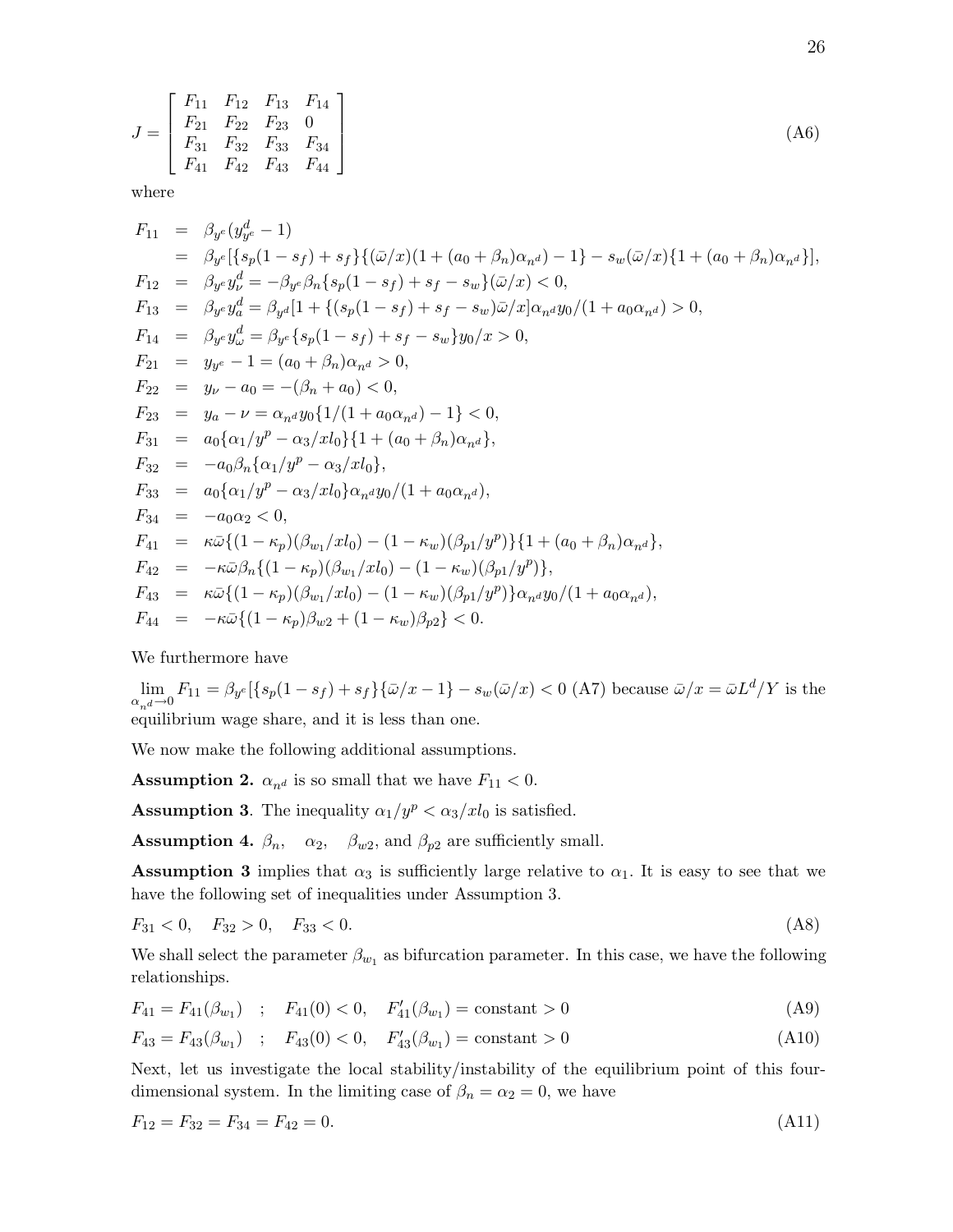Under a set of conditions (A11), we can write the characteristic equation of the Jacobian matrix as follows.

$$
\Delta(\lambda) \equiv |\lambda I - J| = \lambda^4 + b_1 \lambda^3 + b_2 \lambda^2 + b_3 \lambda + b_4 = 0
$$
\n(A12)

where

$$
b_1 = -trace J = -F_{11} - F_{22} - F_{33} - F_{44} > 0
$$
\n
$$
(-) \quad (-) \quad (-) \quad (-) \quad (-)
$$
\n
$$
(A13)
$$

 $b_2$  = sum of all principal second-order minors of *J* 

$$
= \begin{vmatrix} F_{11} & 0 \\ F_{21} & F_{22} \end{vmatrix} + \begin{vmatrix} F_{11} & F_{13} \\ F_{31} & F_{33} \end{vmatrix} + \begin{vmatrix} F_{11} & F_{14} \\ F_{41}(\beta_{w_1}) & F_{44} \end{vmatrix} + \begin{vmatrix} F_{22} & F_{23} \\ 0 & F_{33} \end{vmatrix} + \begin{vmatrix} F_{22} & 0 \\ 0 & F_{44} \end{vmatrix} + \begin{vmatrix} F_{33} & 0 \\ F_{43}(\beta_{w_1}) & F_{44} \end{vmatrix}
$$
  
\n
$$
= F_{11} F_{22} + F_{11} F_{33} - F_{13} F_{31} + F_{11} F_{44} - F_{14} F_{41}(\beta_{w_1}) + F_{22} F_{33} + F_{22} F_{44} + F_{33} F_{44}
$$
  
\n
$$
= -A\beta_{w_1} + B \; ; \; A > 0, \; B > 0
$$
  
\n
$$
= -A\beta_{w_1} + B \; ; \; A > 0, \; B > 0
$$
  
\n
$$
(A14)
$$

 $b_3 = -$ ( sum of all principal third-order minors of *J*)

$$
= -\begin{vmatrix} F_{22} & F_{23} & 0 \ 0 & F_{33} & 0 \ 0 & F_{43}(\beta_{w_1}) & F_{44} \end{vmatrix} - \begin{vmatrix} F_{11} & F_{13} & F_{14} \ F_{31} & F_{33} & 0 \ F_{41}(\beta_{w_1}) & F_{43}(\beta_{w_1}) & F_{44} \end{vmatrix} - \begin{vmatrix} F_{11} & 0 & F_{14} \ F_{21} & F_{22} & 0 \ F_{41}(\beta_{w_1}) & 0 & F_{44} \end{vmatrix} - \begin{vmatrix} F_{11} & 0 & F_{13} \ F_{21} & F_{22} & F_{23} \ F_{41}(\beta_{w_1}) & 0 & F_{33} \end{vmatrix}
$$
  
\n
$$
= -F_{22}F_{33}F_{44} - F_{11}F_{33}F_{44} + F_{13}F_{31}F_{44} - F_{11}F_{22}F_{44} + F_{14}F_{22}F_{41}(\beta_{w_1})
$$
  
\n
$$
-F_{11}F_{22}F_{33} + F_{13}F_{22}F_{31} \equiv -D\beta_{w_1} + E \; ; \quad D > 0, \quad E > 0
$$
 (A15)

$$
- F_{11} F_{22} F_{33} + F_{13} F_{22} F_{31} \equiv -D\beta_{w_1} + E \quad ; \quad D > 0, \quad E > 0
$$
\n
$$
(-) (-) (-) (-) (-) (-) (-) (-)
$$
\n
$$
(A15)
$$

( because we have  $F_{14}F_{43}(\beta_{w_1})F_{31} = F_{14}F_{33}F_{41}(\beta_{w_1}))$  )

$$
b_4 = \det J = \begin{vmatrix} F_{11} & 0 & F_{13} & F_{14} \\ F_{21} & F_{22} & F_{23} & 0 \\ F_{31} & 0 & F_{33} & 0 \\ F_{41}(\beta_{w_1}) & 0 & F_{43}(\beta_{w_1}) & F_{44} \end{vmatrix} = F_{22} \begin{vmatrix} F_{11} & F_{13} & F_{14} \\ F_{31} & F_{33} & 0 \\ F_{41}(\beta_{w_1}) & F_{43}(\beta_{w_1}) & F_{44} \end{vmatrix}
$$
  
=  $F_{22} F_{44}(F_{11} F_{33} - F_{13} F_{31}) > 0$  (A16)

We shall consider the following function in the following:

$$
\Phi(\beta_{w_1}) \equiv b_1 b_2 b_3 - b_1^2 b_4 - b_3^2 \equiv G\beta_{w_1}^2 + H\beta_{w_1} + T \tag{A17}
$$

where all of *A, B, D, E, G, H, T* are constants.

We shall make use of the following mathematical results to prove the main proposition in this appendix.

**Lemma 1.** ( Routh-Hurwitz conditions for a four-dimensional system )

All of the real parts of the roots of the characteristic equation (A12) are negative *if and only if* the set of inequalities

$$
b_j > 0 \quad (j = 1, 2, 3, 4), \quad b_1 b_2 b_3 - b_1^2 b_4 - b_3^2 > 0
$$
\n(A18)

\nis satisfied.

**Lemma 2.** ( Asada and Yoshida(2003) )

( i ) The characteristic equation (A12) has a pair of purely imaginary roots and two roots with non-zero real parts *if and only if* either of the following set of conditions (A) or (B) is satisfied.

 $\overline{\phantom{a}}$  $\overline{\phantom{a}}$ I I  $\overline{\phantom{a}}$  $\overline{\phantom{a}}$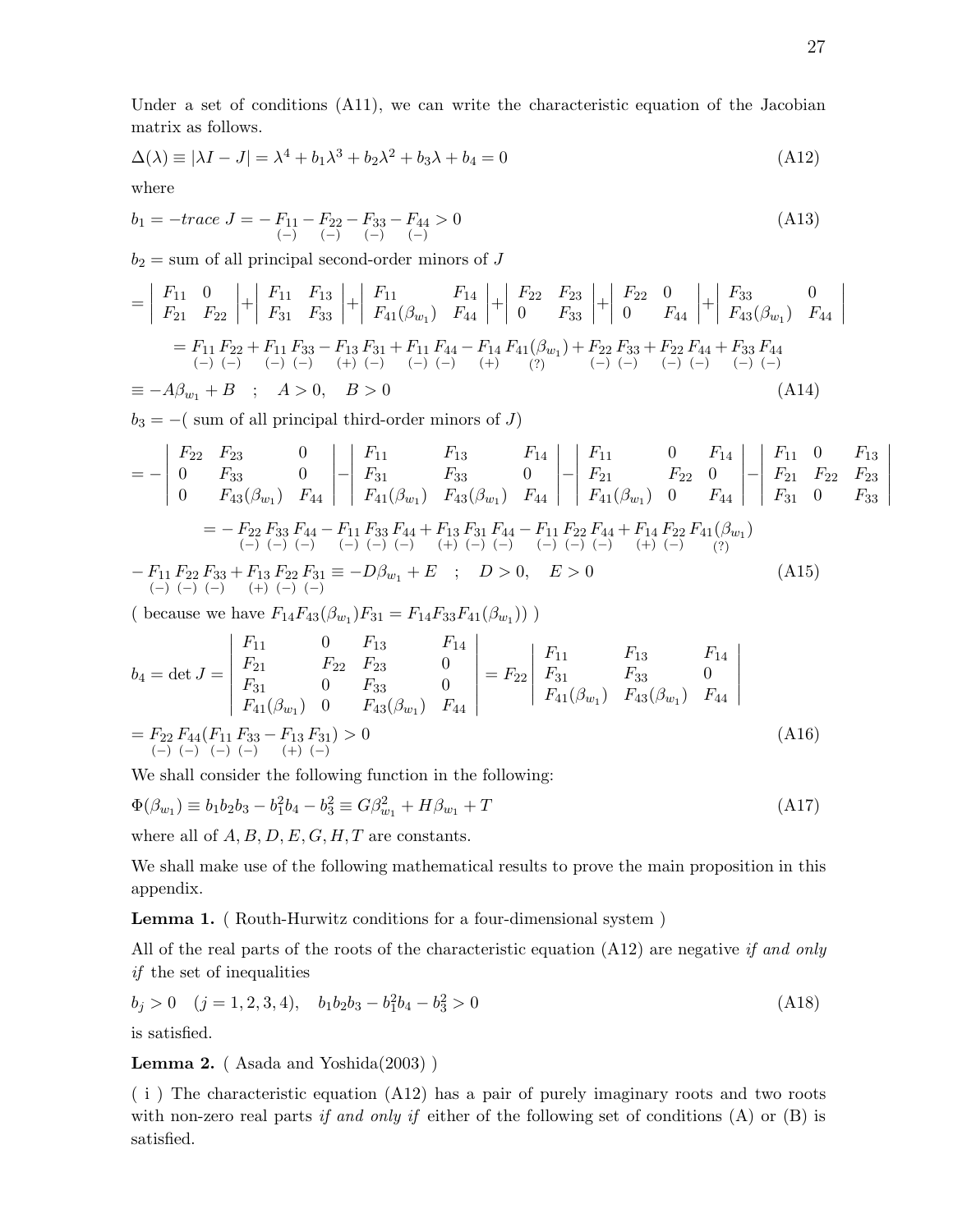- (A)  $b_1b_3 > 0$ ,  $b_4 \neq 0$ , and  $b_1b_2b_3 b_1^2b_4 b_3^2 = 0$ .
- (B)  $b_1 = 0$ ,  $b_3 = 0$ , and  $b_4 < 0$ .

( ii ) The characteristic equation (A12) has a pair of purely imaginary roots and two roots with negative real parts *if and only if* the following set of conditions (C) is satisfied.

(C) 
$$
b_1 > 0
$$
,  $b_3 > 0$ ,  $b_4 > 0$ , and  $b_1b_2b_3 - b_1^2b_4 - b_3^2 = 0$ .

Now, we can prove the following proposition.

#### **Proposition.**

Under Assumptions  $1 - 4$ , we have the following properties.

(i) There exists a parameter value  $\beta_{w_1}^0 > 0$  such that the equilibrium point of the system  $(A)$  with  $i = 0$  is locally expectationly stable for all  $\beta \in [0, \beta_0]$  and it is unstable for all (A4) with  $i = 0$  is locally asymptotically stable for all  $\beta_{w_1} \in [0, \beta_{w_1}^0)$ , and it is unstable for all  $\beta_{w_1} \in (\beta_0^0, \beta_{w_1}^0)$  $\beta_{w_1} \in (\beta_{w_1}^0, +\infty).$ 

(ii) The point  $\beta_{w_1} = \beta_{w_1}^0$  is the unique Hopf-bifurcation point of the above system. In other words, there wish a proportion point of the above system. In other words, there exist some non-constant periodic solutions at some parameter values  $\beta_{w_1}$  which are sufficiently close to  $\beta_{w_1}^0$ .

#### **Proof of the Proposition.**

#### **Step 1.**

First, we shall prove the proposition in the special case of  $\beta_n = \alpha_2 = 0$ . In this case, we can make use of the relationships  $(A13) - (A17)$ .

 $(i)$  From  $(A13) - (A16)$ , we have the following properties.

 $(P_1)$  *b*<sub>1</sub> and *b*<sub>4</sub> are always positive.

 $(p_2)$  *b*<sub>2</sub> > 0 for all  $\beta_{w_1} \in [0, \beta_{w_1}^1)$ , *b*<sub>2</sub> = 0 for  $\beta_{w_1} = \beta_{w_1}^1$ , and *b*<sub>2</sub> < 0 for all  $\beta_{w_1} \in (\beta_{w_1}^1, +\infty)$ , where  $\beta_{w_1}^1 \equiv B/A > 0$ .

 $(p_3)$  *b*<sub>3</sub> > 0 for all  $\beta_{w_1} \in [0, \beta_{w_1}^2)$ , *b*<sub>3</sub> = 0 for  $\beta_{w_1} = \beta_{w_1}^2$ , and *b*<sub>3</sub> < 0 for all  $\beta_{w_1} \in (\beta_{w_1}^2, +\infty)$ , where  $\beta_{w_1}^2 \equiv E/D > 0$ .

Since lim  $\lim_{\beta_{w2}\to 0} F_{44} = 0$ , we have

$$
\beta_{p2}{\to}0
$$

$$
\lim_{\beta_{w2} \to 0} \Phi(0) = \{ F_{14} F_{22} F_{41}(0) - F_{11} F_{22} F_{33} \} \{ (-F_{11} - F_{22} - F_{33}) (F_{11} F_{22} + F_{11} F_{33})
$$
\n
$$
\lim_{\beta_{p2} \to 0} \Phi(0) = \{ F_{14} F_{22} F_{41}(0) - F_{11} F_{22} F_{33} \} \{ (-F_{11} - F_{22} - F_{33}) (F_{11} F_{22} + F_{11} F_{33})
$$

$$
+(-F_{22}-F_{33})\,F_{22}\,F_{33}+(F_{11}+F_{33})(F_{13}\,F_{31}+F_{14}\,F_{41}(0))>0, \qquad (A19)
$$
\n
$$
(-) \quad (-) \quad (-) \quad (-) \quad (-) \quad (-) \quad (+) \quad (-) \quad (+) \quad (-)
$$

which means that we have  $T > 0$  if  $\beta_{w2}$  and  $\beta_{p2}$  are sufficiently small. In this case, we have  $(P_4)$   $\Phi(\beta_{w_1})$  is a quadratic function of  $\beta_{w_1}$  with  $\Phi(0) > 0$ .

By the way, we have the following inequalities because of the properties  $(P_1) - (P_3)$ .

$$
\Phi(\beta_{w_1}^1) = -b_1^2 b_4 - b_3^2 < 0, \quad \Phi(\beta_{w_1}^2) = -b_1^2 b_4 < 0 \tag{A20}
$$

These inequalities together with  $(P_4)$  imply that there exists the unique parameter value  $\beta_{w_1}^0$ <br>which are a which assists the following properties such that  $0 < \beta_{w_1}^0 < \min[\beta_{w_1}^1, \beta_{w_1}^2] \equiv \bar{\beta}_{w_1}$  which satisfies the following properties.

 $(P_5) \Phi(\beta_{w_1}) > 0$  for all  $\beta_{w_1} \in [0, \beta_{w_1}^0)$ ,  $\Phi(\beta_{w_1}) < 0$  for all  $\beta_{w_1} \in (\beta_{w_1}^0, \bar{\beta}_{w_1})$ ,  $\Phi(\beta_{w_1}^0) = 0$ , and  $\Phi'(\beta_{w_1}^0) < 0$ .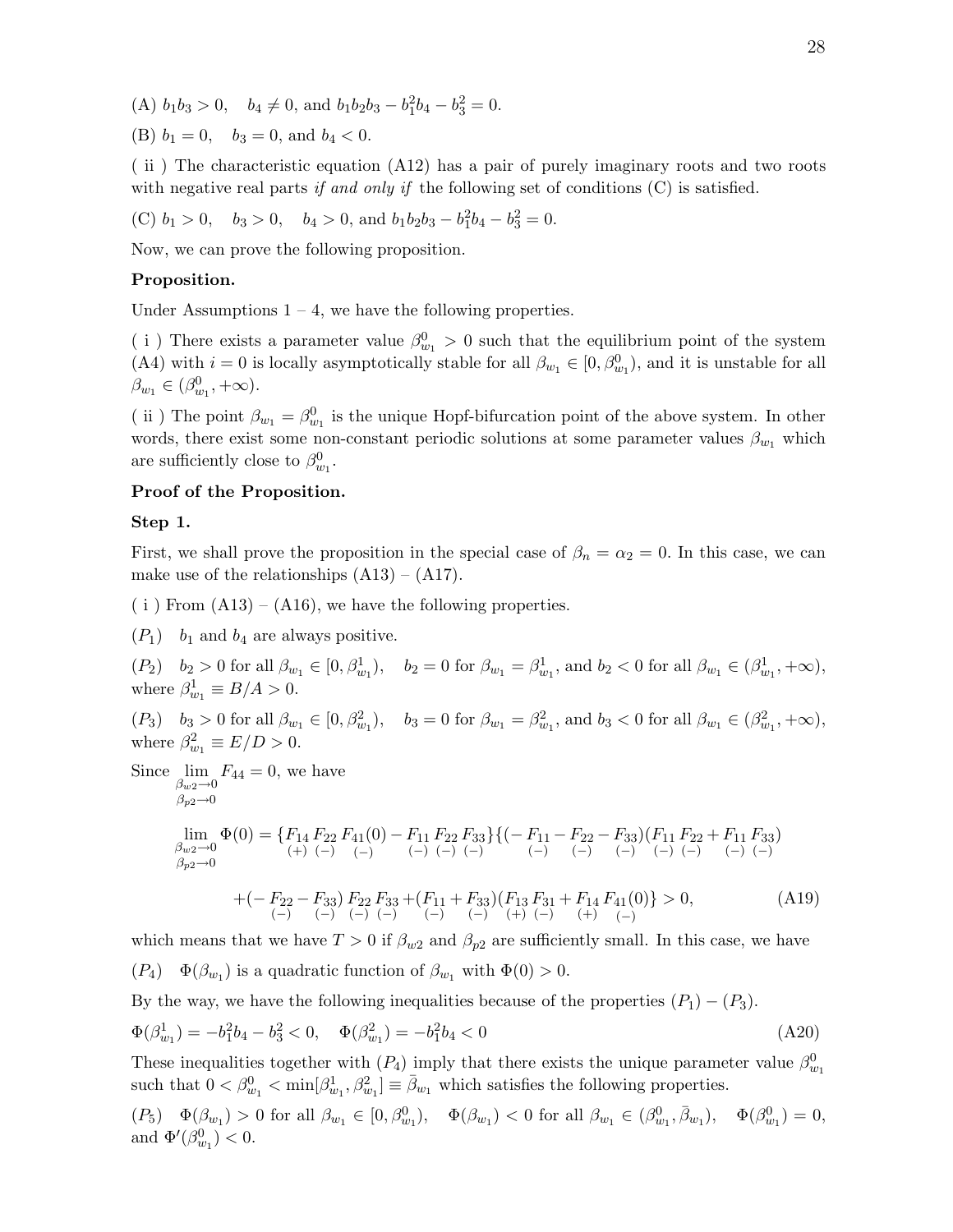Properties  $(P_1) - (P_3)$  and  $(P_5)$  imply that all of the inequalities (A18) in **Lemma 1** are satisfied for all  $\beta_{w_1} \in [0, \beta_{w_1}^0)$ . In this case, the equilibrium point of the system is locally asymptotically stable.

On the other hand, we have  $\Phi(\beta_{w_1}) < 0$  for all  $\beta_{w_1} \in (\beta_{w_1}^0, \bar{\beta}_{w_1}]$ , and we have  $b_2 < 0$  or  $b_3 < 0$ <br>(or both) for all  $\beta_c \in (\bar{\beta}_{w_1} \setminus \infty)$ . This means that the equilibrium point of the gyptom is (or both) for all  $\beta_{w_1} \in (\beta_{w_1}, +\infty)$ . This means that the equilibrium point of the system is unstable for all  $\beta_{w_1} \in (\beta_{w_1}^0, +\infty)$ *.* 

(ii) It is apparent that a set of conditions (C) in **Lemma 2** is satisfied at  $\beta_{w_1} = \beta_{w_1}^0$ . This means that the characteristic equation (A12) has a pair of purely imaginary roots and two roots with negative real parts at  $\beta_{w_1} = \beta_{w_1}^0$ . Furthermore, we have  $\Phi'(\beta_{w_1}^0) < 0$  because of the property  $(B)$ . In other words, the real part of a pair of the complex posts is not stationary property  $(P_5)$ . In other words, the real part of a pair of the complex roots is not stationary with respect to the changes of the parameter value  $\beta_{w_1}$  at  $\beta_{w_1} = \beta_{w_1}^0$ . These properties ensures that the point  $\beta_{w_1} = \beta_{w_1}^0$  is in fact the Hopf-bifurcation point (cf. **Theorem A10** in the mathematical appropriate Changle Changle Electron (2002)) mathematical appendix of Asada, Chiarella, Flaschel and Franke (2003 ) ).

We can prove the uniqueness of the Hopf-bifurcation point as follows. It follows from **Lemma 2** ( i ) that in our model a set of *necessary* conditions of the Hopf-bifurcation is given by

$$
b_3 > 0, \quad \Phi(\beta_{w_1}) = 0 \tag{A21}
$$

because we always have  $b_1 > 0$  in our model. However, we already know that only one point (namely, the point  $\beta_{w_1} = \beta_{w_1}^0$ ) satisfies a set of conditions (A21).

#### **Step 2.**

Next, let us extend the above results to the case in which both of  $\beta_n$  and  $\alpha_2$  are positive but sufficiently small. Suppose that  $\beta_n$  and  $\alpha_2$  slightly increased from zero. We can easily see that even in this case, all of the qualitative results which were derived in step 1 are unchanged due to the continuity of the considered relationships, except that the critical parameter value  $β_{w_1}^0$  slightly changes according to the slight increase of the parameter values  $β_n$  and  $α_2$ . This completes the proof of the Proposition.